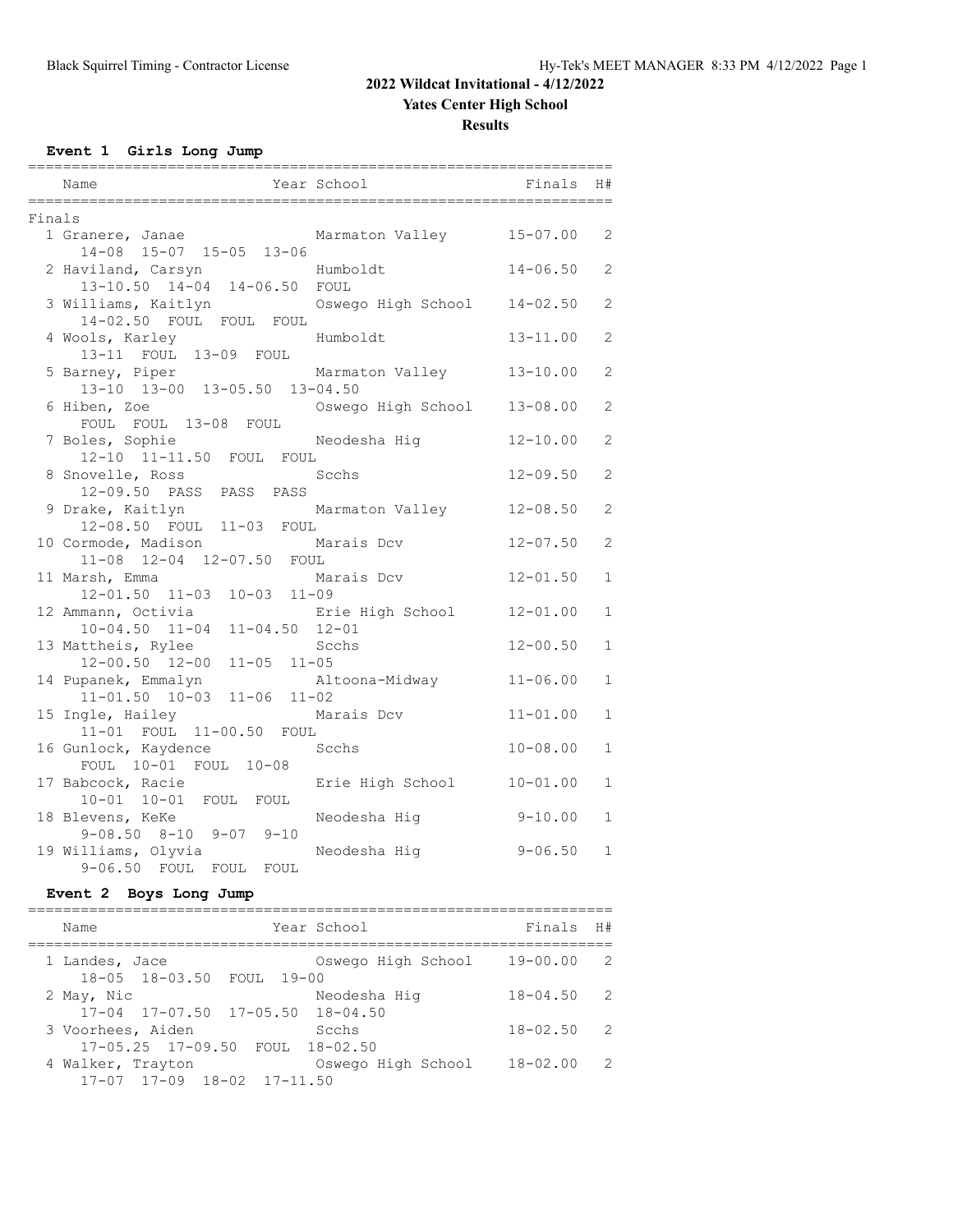**Yates Center High School**

**Results**

| Event 2 Boys Long Jump                                                      |                             |              |                |
|-----------------------------------------------------------------------------|-----------------------------|--------------|----------------|
| 5 Davis, Max                                                                | Marais Dcv 17-07.00         |              | $\mathbf{1}$   |
| 17-04.75 17-03 17-07 FOUL                                                   |                             |              |                |
| 6 Ruark, Garrett Erie High School 16-08.50<br>16-04 14-05 16-04.50 16-08.50 |                             |              | $\overline{2}$ |
|                                                                             |                             |              |                |
| 7 Smith, Caleb Meodesha Hig 16-07.00<br>15-11 16-03 16-07 16-04             |                             |              | $\overline{2}$ |
|                                                                             |                             |              |                |
| 8 Heady, Quinten The Erie High School J16-07.00                             |                             |              | $\overline{2}$ |
| FOUL FOUL 16-07 FOUL<br>9 Granere, Jaedon Marmaton Valley 16-06.50          |                             |              | $\overline{2}$ |
| 15-08 16-06.50 16-00 16-03                                                  |                             |              |                |
| 10 Lingenfelter, Wyatt Marais Dcv 16-05.00                                  |                             |              | $\overline{2}$ |
| FOUL FOUL 15-05.50 16-05                                                    |                             |              |                |
| 11 Shannon, Brigg                                                           | $16 - 00.00$<br>Humboldt    |              | $\overline{2}$ |
| 16-00 FOUL 15-10 FOUL                                                       |                             |              |                |
|                                                                             |                             |              | $\overline{2}$ |
| 12 Allee, Zach Marmaton Valley 15-03.75<br>14-01 15-02 15-03.75 FOUL        |                             |              |                |
| 13 Haines, Dylon Marais Dcv<br>15-03 14-09.50 13-11 13-08                   |                             | $15 - 03.00$ | $\mathbf{1}$   |
|                                                                             |                             |              |                |
| 14 Lind, Brayton Scchs                                                      |                             | $15 - 01.00$ | $\mathbf{1}$   |
| 15-01 14-05 14-09 14-09.75                                                  |                             |              |                |
| 15 Stackhouse, William altoona-Midway 15-00.50                              |                             |              | $\mathbf{1}$   |
| $14-07.50$ $15-00.50$ $14-05$ $14-06$                                       |                             |              |                |
| 16 Parson, Talon Meodesha Hig 14-10.00                                      |                             |              | $\mathbf{1}$   |
| 13-09 14-03 13-10 14-10<br>17 Kelley, Hunter                                | Oswego High School 14-06.00 |              | $\mathbf{1}$   |
| FOUL 14-06 FOUL 14-06                                                       |                             |              |                |
| 18 Noll, Trayden                                                            | Scchs                       | $14 - 04.00$ | $\mathbf{1}$   |
| $9-08$ $14-01$ $12-11$ $14-04$                                              |                             |              |                |
| 19 Ratcliff, Drake                                                          | Humboldt 14-00.00           |              | $\mathbf{1}$   |
| 14-00 14-00 13-10 13-05                                                     |                             |              |                |
| 20 Wilson, Aiden<br>12-08 13-03 13-09 13-06<br>13-06                        |                             |              | $\mathbf{1}$   |
|                                                                             |                             |              |                |
| 21 Foster, Kieran Mitoona-Midway 13-00.00<br>12-07.50 13-00 11-00 12-03     |                             |              | $\mathbf{1}$   |
|                                                                             |                             |              |                |

#### **Event 3 Girls Triple Jump**

| Name                                                       | Year School        | Finals       |
|------------------------------------------------------------|--------------------|--------------|
| 1 Granere, Janae<br>FOUL 31-10 32-01.50 30-09.50           | Marmaton Valley    | $32 - 01.50$ |
| 2 Barney, Piper<br>$30 - 05$ $30 - 11$ $32 - 00$ $31 - 04$ | Marmaton Valley    | $32 - 00.00$ |
| 3 Williams, Kaitlyn<br>30-03 FOUL FOUL FOUL                | Oswego High School | $30 - 03.00$ |
| 4 Lamendola, Kadence<br>28-04 29-04 FOUL 27-03             | Neodesha Hiq       | $29 - 04.00$ |
| 5 Weers, Josie<br>$29 - 03.50$ $28 - 07$ $29 - 03.50$      | Scchs<br>FOUL      | $29 - 03.50$ |
| 6 Cormode, Madison<br>28-00 28-02 27-08 FOUL               | Marais Dcv         | $28 - 02.00$ |
| 7 Burnett, Ella<br>FOUL 26-09.50 27-08.50 FOUL             | Erie High School   | $27 - 08.50$ |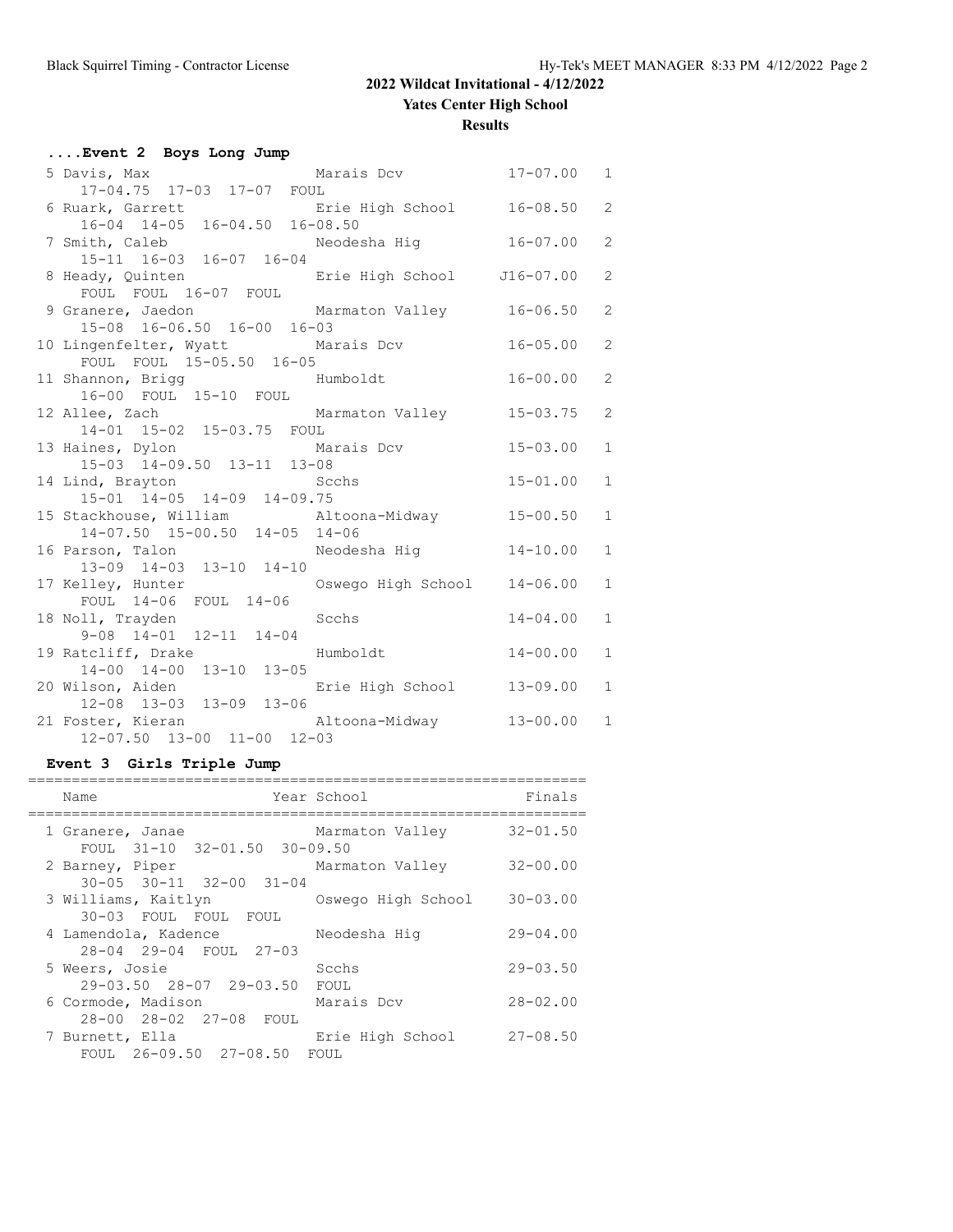# **Results**

**Event 4 Boys Triple Jump**

| Name                                                     | Year School        | Finals       |
|----------------------------------------------------------|--------------------|--------------|
| 1 Voorhees, Aiden<br>$37-09$ $36-09$ $37-07.50$ $38-00$  | Scchs              | $38 - 00.00$ |
| 2 Landes, Jace<br>37-03.50 FOUL 36-10 36-07              | Oswego High School | $37 - 03.50$ |
| 3 Davis, Max<br>FOUL 34-04 36-07 34-06                   | Marais Dcv         | $36 - 07.00$ |
| 4 Smith, Judah<br>35-01.50 34-08 35-03 FOUL              | Neodesha Hiq       | $35 - 03.00$ |
| 5 Lingenfelter, Wyatt<br>FOUL 31-03.50 31-05.50 33-05.50 | Marais Dcv         | $33 - 05.50$ |
| 6 Brinkley, Justin<br>$31-07$ $30-06$ $31-10$ $31-01$    | Marais Dcv         | $31 - 10.00$ |
| 7 Kaufman, Zain<br>29-04.50 31-07.50 27-06.50 31-07      | Neodesha Hig       | $31 - 07.50$ |
| -- Rameriz, Grant<br>FOUL PASS PASS PASS                 | Erie High School   | FOUL         |

#### **Event 5 Girls High Jump**

| Name                                                                   |  | Year School                                                          | Finals       |
|------------------------------------------------------------------------|--|----------------------------------------------------------------------|--------------|
| 1 Burnett, Ella                                                        |  | Erie High School 5-00.00<br>4-00 4-02 4-04 4-06 4-08 4-10 5-00 5-05  |              |
| $4-00$ $4-02$ $4-04$ $4-06$ $4-08$ $4-10$ $5-00$<br>0 0 0 XO 0 XXO XXX |  | PPP PPP PPP PPP 0 0 0 XXX<br>2 Barney, Piper         Marmaton Valley | $4 - 10.00$  |
| $4-00$ $4-02$ $4-04$ $4-06$ $4-08$ $4-10$<br>PPP PPP 0 0 XXO XXX       |  | 3 LaRue, MaKinzie <b>Example Exite</b> High School                   | $4 - 08.00$  |
| 4 Lassman, Ella<br>$4 - 00$ $4 - 02$ $4 - 04$ $4 - 06$<br>O XO XO XXX  |  | Humboldt                                                             | $4 - 04.00$  |
| 5 Lamendola, Kadence<br>$4 - 00$ $4 - 02$ $4 - 04$<br>$O$ $O$ XXX      |  | Neodesha Hiq                                                         | $4 - 02.00$  |
| 6 Drake, Kaitlyn<br>$4 - 00$ $4 - 02$ $4 - 04$<br>O XO XXX             |  | Marmaton Valley                                                      | J4-02.00     |
| 7 Crawford, Lillian<br>$4 - 00$ $4 - 02$ $4 - 04$<br>XO XXO XXX        |  | Neodesha Hiq                                                         | $J4 - 02.00$ |
| 8 Neeley, Lizzy<br>$4 - 00$ $4 - 02$<br>XO XXX                         |  | Humboldt                                                             | $4 - 00.00$  |

#### **Event 6 Boys High Jump**

| Name              |  |  |                 |           |           |  | Year School                                                    |  |        | Finals      |
|-------------------|--|--|-----------------|-----------|-----------|--|----------------------------------------------------------------|--|--------|-------------|
|                   |  |  |                 |           |           |  |                                                                |  |        |             |
| 1 Voorhees, Aiden |  |  |                 |           |           |  | Scehs                                                          |  |        | $6 - 02.00$ |
|                   |  |  |                 |           |           |  | $5-00$ $5-02$ $5-04$ $5-06$ $5-08$ $5-10$ $6-00$ $6-02$ $6-03$ |  |        |             |
|                   |  |  | $\left(\right)$ | $\bigcap$ | $\bigcap$ |  | O XXO                                                          |  | XV XXX |             |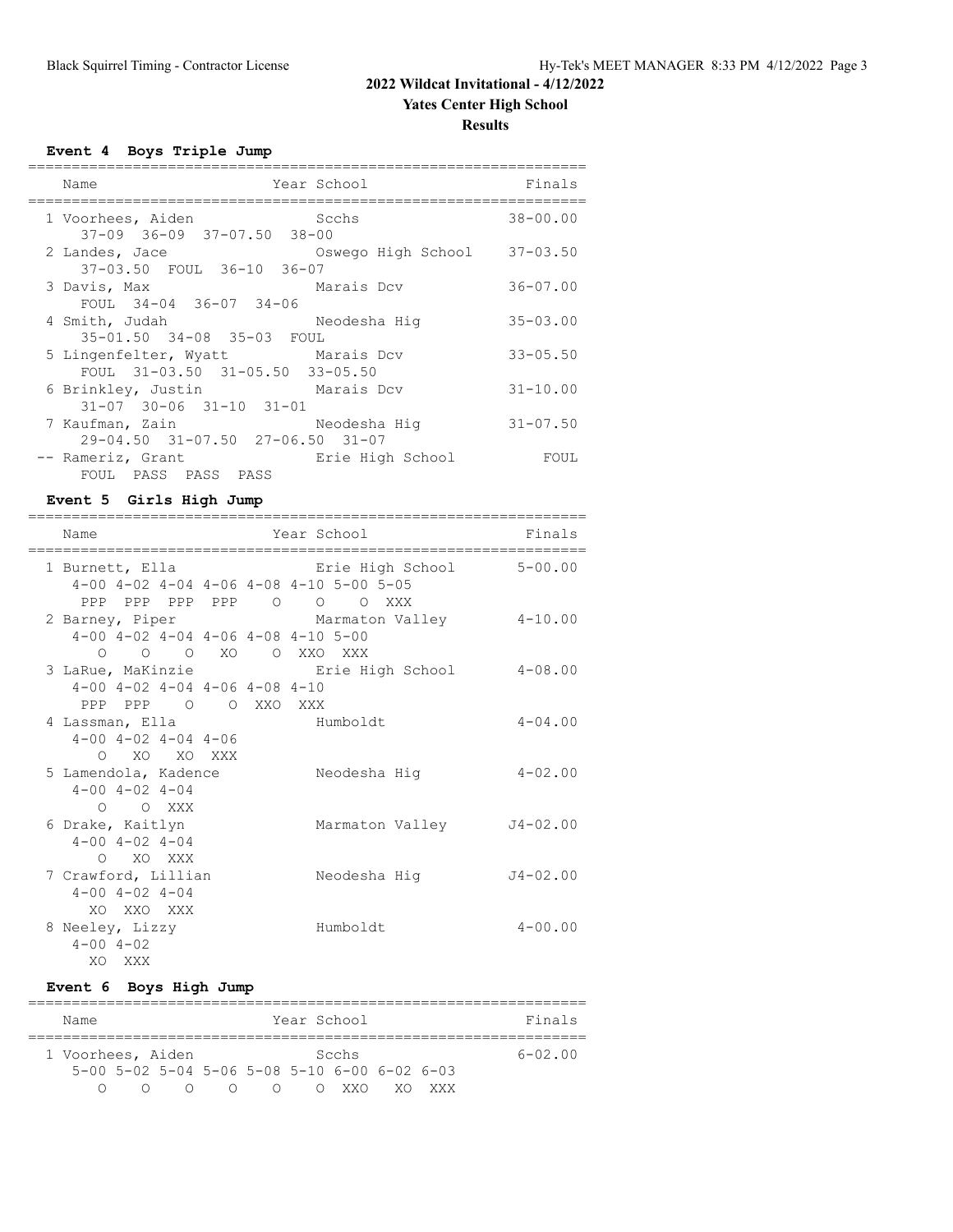#### **Results**

| Event 6 Boys High Jump                                                           |                  |             |
|----------------------------------------------------------------------------------|------------------|-------------|
| 2 Ruark, Garrett and Erie High School<br>5-00 5-02 5-04 5-06 5-08 5-10 6-00 6-02 |                  | $6 - 00.00$ |
| 0 0 0 0 XO 0 XXO XXX                                                             |                  |             |
| 3 Lingenfelter, Wyatt Marais Dcv<br>$5 - 00$ $5 - 02$ $5 - 04$                   |                  | $5 - 02.00$ |
| XO.<br>O XXX<br>-- Gomez, Keith<br>$5 - 00$                                      | Humboldt         | ΝH          |
| XXX<br>-- Noll, Trayden<br>$5 - 00$<br>XXX                                       | Scchs            | NΗ          |
| -- Mata, Ruben<br>$5 - 00$<br>XXX                                                | Erie High School | NΗ          |
| -- Stackhouse, William<br>$5 - 00$<br>XXX                                        | Altoona-Midway   | ΝH          |
| -- Bosch, Brayden<br>$5 - 00$<br>XXX                                             | Neodesha Hiq     | ΝH          |

#### **Event 9 Girls Shot Put**

| Name                                                                                    | =========== |              | Year School                             | =========================<br>Finals | H#             |
|-----------------------------------------------------------------------------------------|-------------|--------------|-----------------------------------------|-------------------------------------|----------------|
| 1 Christiansen, Emily<br>29-11 29-03 33-04 27-09                                        |             |              | Scchs                                   | $33 - 04.00$                        | 2              |
| $32 - 08$ $32 - 07$ $33 - 02$ $32 - 00$                                                 |             |              | 2 Stover, Kristen Meodesha Hig 33-02.00 |                                     | $\overline{2}$ |
| 3 Sapp, Brianna<br>$31 - 11$ $29 - 01$ $30 - 00$                                        |             | $31 - 03$    | Hartford                                | $31 - 11.00$                        | $\overline{2}$ |
| 4 True, Jalea<br>27-07 28-02 30-10 29-09                                                |             |              | Scchs                                   | $30 - 10.00$                        | 2              |
| 5 Stottman, Callie<br>28-07 28-09 FOUL 30-03                                            |             |              | Erie High School                        | $30 - 03.00$                        | $\overline{2}$ |
| 6 Ohl, Karley<br>27-03 28-05 FOUL 27-06                                                 |             | <b>Sechs</b> |                                         | $28 - 05.00$                        | $\overline{2}$ |
| 7 Stover, Samantha<br>25-02 24-10 25-09 25-04                                           |             |              | Neodesha Hig                            | 25-09.00                            | $\overline{2}$ |
| 8 House, Avery Martford                                                                 |             |              |                                         | $24 - 10.00$                        | $\mathbf{1}$   |
| 20-11 24-06 24-00 24-10<br>9 Spillman, Riley<br>$24 - 01$ $23 - 11$ $24 - 09$ $24 - 05$ |             |              | Marais Dcv                              | 24-09.00                            | $\overline{2}$ |
| 10 Spillman, Brooke                                                                     |             |              | Marais Dcv                              | $24 - 03.00$                        | $\mathcal{L}$  |
| $20 - 09$ $23 - 02$ $23 - 06$<br>11 Lewis, Elizabeth                                    |             | $24 - 03$    | Marmaton Valley 23-01.00                |                                     | $\mathbf{1}$   |
| 22-06 22-11 23-01 23-01<br>12 Delong, Jill                                              |             |              | Neodesha Hiq                            | $22 - 01.00$                        | $\mathbf{1}$   |
| 21-07 22-01 FOUL 22-01<br>13 Cary, LesLeigh                                             |             |              | Marmaton Valley J22-01.00               |                                     | $\mathbf{1}$   |
| 21-08 19-10 21-01 22-01<br>14 Bishop, Sabrina<br>19-01 20-04 21-10 21-05                |             |              | Yates Center 21-10.00                   |                                     | $\mathbf{1}$   |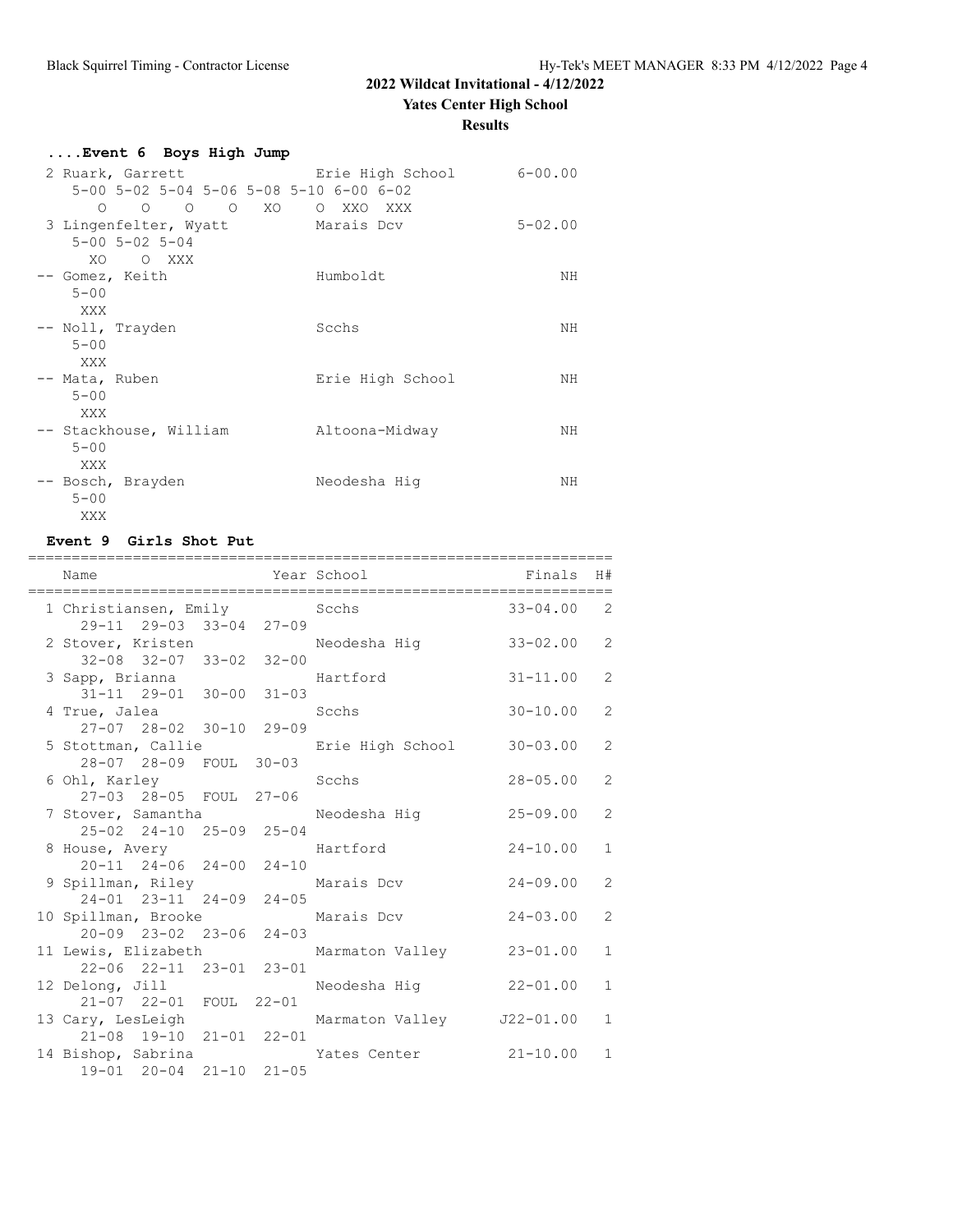**Yates Center High School**

**Results**

#### **....Event 9 Girls Shot Put**

| 15 Hodgden, Maddy       |                         | Erie High School | $20 - 11.00$ 1 |  |
|-------------------------|-------------------------|------------------|----------------|--|
|                         | 20-11 18-00 20-07 20-01 |                  |                |  |
| 16 Christiansen, Olivia |                         | Scchs            | $20 - 07.00$ 1 |  |
|                         | 20-04 19-08 20-07 19-11 |                  |                |  |
| 17 Lanham, Haylee       |                         | Marmaton Valley  | J20-07.00 1    |  |
|                         | 19-01 20-07 19-07 19-11 |                  |                |  |
| 18 Volpe, Arianna       |                         | Yates Center     | $15 - 06.00$ 2 |  |
|                         | 15-03 15-05 15-05 15-06 |                  |                |  |

### **Event 10 Boys Shot Put**

| Name<br>;=======================                       |           | Year School        | Finals        | H#             |
|--------------------------------------------------------|-----------|--------------------|---------------|----------------|
| 1 Johnson, Maddox<br>39-09 FOUL FOUL FOUL              |           | Humboldt           | $39 - 09.00$  | $\mathbf{2}$   |
| 2 Boldra, Valik<br>FOUL 36-10 38-08 35-06              |           | Neodesha Hiq       | $38 - 08.00$  | 2              |
| 3 Kent, Evan<br>37-07 33-11 FOUL 38-07                 |           | Marmaton Valley    | $38 - 07.00$  | $\overline{c}$ |
| 4 Brite, Cody<br>$32 - 02$ $33 - 07$ $35 - 08$         |           | Scchs              | $38 - 01.00$  | $\overline{c}$ |
| 5 Stuck, Tyler                                         | $38 - 01$ | Hartford           | $37 - 06.00$  | $\overline{c}$ |
| $37 - 06$ $36 - 11$ $33 - 09$<br>6 Nickel, Thomas      | FOUL      | Scchs              | $35 - 10.00$  | $\overline{c}$ |
| 35-09 FOUL 35-10<br>7 Murphy, Coleman                  | $33 - 08$ | Oswego High School | $35 - 07.00$  | $\mathbf{1}$   |
| $30 - 10$ $27 - 11$ $25 - 07$<br>8 Torrens, Trade      | $35 - 07$ | Hartford           | $33 - 10.00$  | $\mathbf{2}$   |
| 33-10 31-01 32-10<br>9 Ensminger, Bryce                | FOUL      | Marmaton Valley    | $31 - 10.00$  | $\overline{c}$ |
| $31 - 10$ $28 - 05$ $31 - 03$<br>10 Taylor, Ty         | $28 - 06$ | Erie High School   | $29 - 11.00$  | $\mathbf{1}$   |
| 29-09 28-11 29-11<br>11 Cox, Reeston                   | $29 - 08$ | Scchs              | $29 - 05.00$  | $\overline{c}$ |
| 27-10 29-05<br>FOUL<br>12 Roach, Triatian              | $27 - 10$ | Hartford           | $29 - 00.00$  | $\mathbf{1}$   |
| 29-00 FOUL 26-05<br>13 Woodson, Colten                 | $27 - 05$ | Marais Dcv         | $28 - 07.00$  | $\mathbf 1$    |
| 28-05 28-07 24-01<br>14 Spencer, Adam                  | $28 - 05$ | Yates Center       | $J28 - 07.00$ | $\mathbf{1}$   |
| 27-07 28-07<br>$28 - 05$<br>15 Eads, Caden             | $25 - 09$ | Erie High School   | $27 - 11.00$  | 2              |
| 27-10 25-11<br>$27 - 11$<br>16 Trienen, Hunter         | $27 - 11$ | Marais Dcv         | $27 - 10.00$  | $\mathbf{1}$   |
| $26 - 02$ $27 - 02$<br>$27 - 10$<br>17 Wadino, Justise | $27 - 07$ | Oswego High School | $27 - 08.00$  | $\mathbf 1$    |
| $27 - 08$ $25 - 02$<br>$25 - 09$<br>18 O'Neal, Tanner  | FOUL      | Oswego High School | $27 - 04.00$  | $\mathbf{1}$   |
| 26-05 27-04<br>$26 - 08$<br>19 Gleue, Seth             | $25 - 07$ | Scchs              | $27 - 02.00$  | $\mathbf{1}$   |
| 26-10 27-02<br>FOUL<br>20 Westhoff, Devin              | $23 - 03$ | Erie High School   | $23 - 02.00$  | $\mathbf{1}$   |
| $20 - 09$ $23 - 02$<br>$22 - 05$                       | $23 - 00$ |                    |               |                |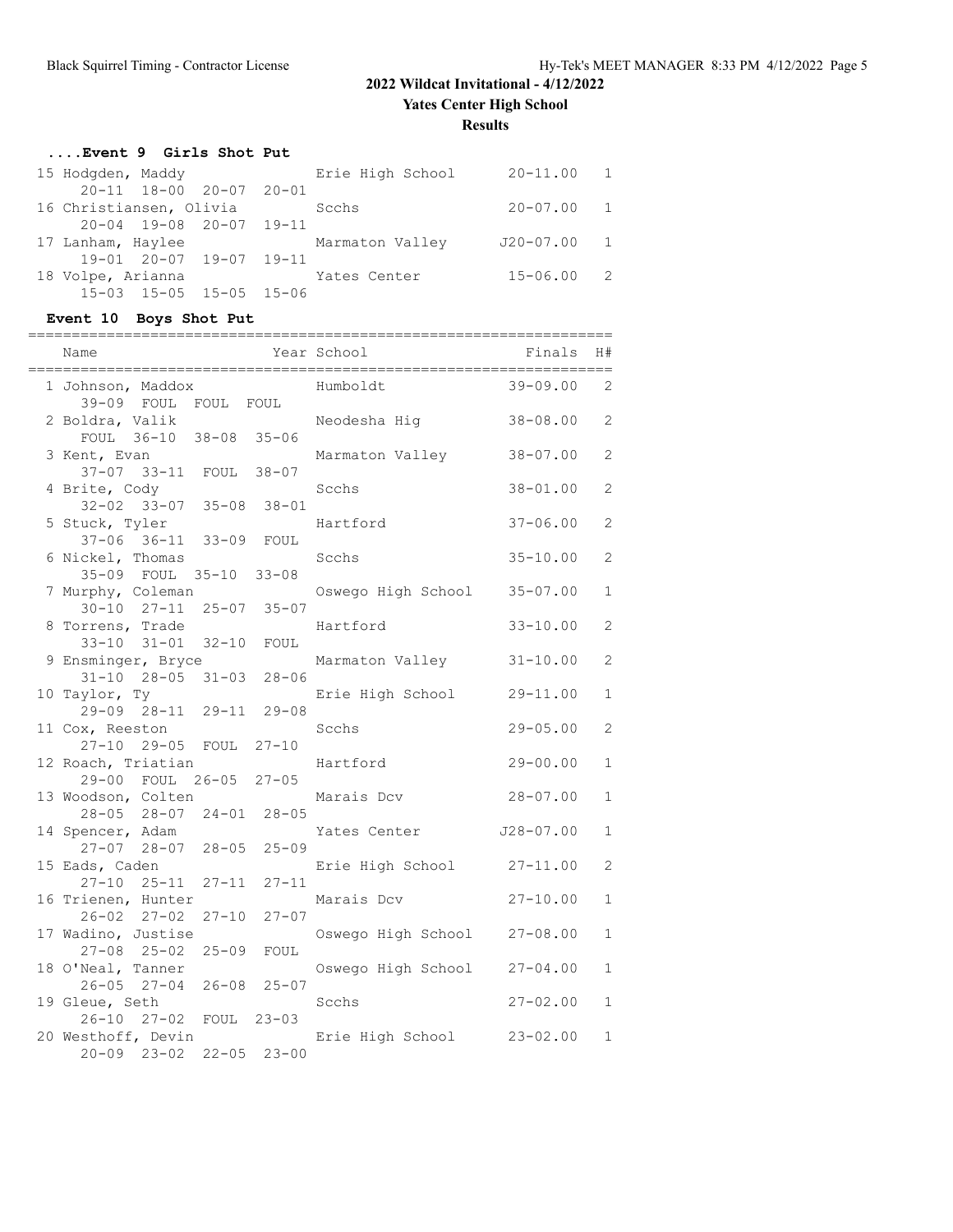#### **Yates Center High School**

**Results**

**Event 11 Girls Discus Throw**

| Name<br>Year School                                                 |                  | Finals     | H#             |
|---------------------------------------------------------------------|------------------|------------|----------------|
| 1 Stover, Kristen Meodesha Hig 127-04<br>98-00 127-04 110-11 120-02 |                  |            | 2              |
| 2 Stover, Cameron<br>100-02 106-00.50 FOUL 99-01                    | Neodesha Hiq     | 106-00.50  | 2              |
| 3 True, Jalea<br>FOUL 101-07 FOUL 86-08                             | Scchs            | $101 - 07$ | $\overline{2}$ |
| 4 Christiansen, Emily<br>92-10 FOUL FOUL 89-03                      | Scchs            | $92 - 10$  | $\mathbf{2}$   |
| 5 Stottman, Callie<br>70-09 85-07 76-08 89-06                       | Erie High School | 89-06      | 2              |
| 6 Stover, Samantha<br>68-07 FOUL 74-06 89-04                        | Neodesha Hiq     | 89-04      | 2              |
| 7 Sapp, Brianna<br>78-07 81-00 FOUL 63-03                           | Hartford         | $81 - 00$  | $\mathbf{2}$   |
| 8 Lanham, Haylee<br>66-04 60-05 68-09 73-05                         | Marmaton Valley  | $73 - 05$  | $\mathbf{1}$   |
| 9 Spillman, Brooke<br>FOUL 73-02 57-04 FOUL                         | Marais Dcv       | $73 - 02$  | $\overline{2}$ |
| 10 Bishop, Sabrina<br>71-02 67-03 62-05 53-09                       | Yates Center     | $71 - 02$  | $\mathbf{1}$   |
| 11 Sanchez, Lexlee<br>46-08 56-04.50 58-09 60-06                    | Humboldt         | $60 - 06$  | $\mathbf{1}$   |
| 12 Spillman, Riley<br>60-06 FOUL 55-03 42-02                        | Marais Dcv       | $J60 - 06$ | $\overline{2}$ |
| 13 Cary, LesLeigh<br>48-05 50-09 43-00 24-09                        | Marmaton Valley  | $50 - 09$  | $\mathbf{1}$   |
| 14 Gunlock, Kennedy<br>FOUL FOUL 49-01 50-01                        | Scchs            | $50 - 01$  | $\mathbf{1}$   |
| 15 House, Avery<br>45-02 38-09 FOUL FOUL                            | Hartford         | $45 - 02$  | $\overline{2}$ |
| 16 Lewis, Elizabeth<br>$38 - 00$ $43 - 00$ $39 - 11$ $33 - 08$      | Marmaton Valley  | $43 - 00$  | 1              |
| 17 Hodgden, Maddy<br>$37-10$ $40-05$ $40-09$ $31-06$                | Erie High School | $40 - 09$  | $\mathbf{1}$   |
| 18 Volpe, Arianna<br>25-09 32-00 34-08 34-02                        | Yates Center     | $34 - 08$  | $\mathbf{1}$   |

### **Event 12 Boys Discus Throw**

| Year School<br>Name                              |                  | Finals<br>H#                |
|--------------------------------------------------|------------------|-----------------------------|
| 1 Stuck, Tyler<br>137-08 FOUL 155-03 148-03      | Hartford         | $155 - 03$<br>2             |
| 2 Johnson, Maddox                                | Humboldt         | $138 - 09$<br>$\mathcal{L}$ |
| FOUL 130-01 138-09 130-03<br>3 Boldra, Valik     | Neodesha Hiq     | $\mathcal{L}$<br>$130 - 00$ |
| 97-00 124-05 FOUL 130-00<br>4 Kent, Evan         | Marmaton Valley  | $\mathcal{L}$<br>$114 - 10$ |
| $107 - 07$ 89-09 114-10<br>FOUL<br>5 Gleue, Wade | Scchs            | $113 - 09$<br>$\mathcal{L}$ |
| FOUL FOUL 108-07 113-09                          |                  |                             |
| 6 Taylor, Ty<br>103-11 106-05 FOUL 107-08        | Erie High School | $107 - 08$<br>$\mathcal{L}$ |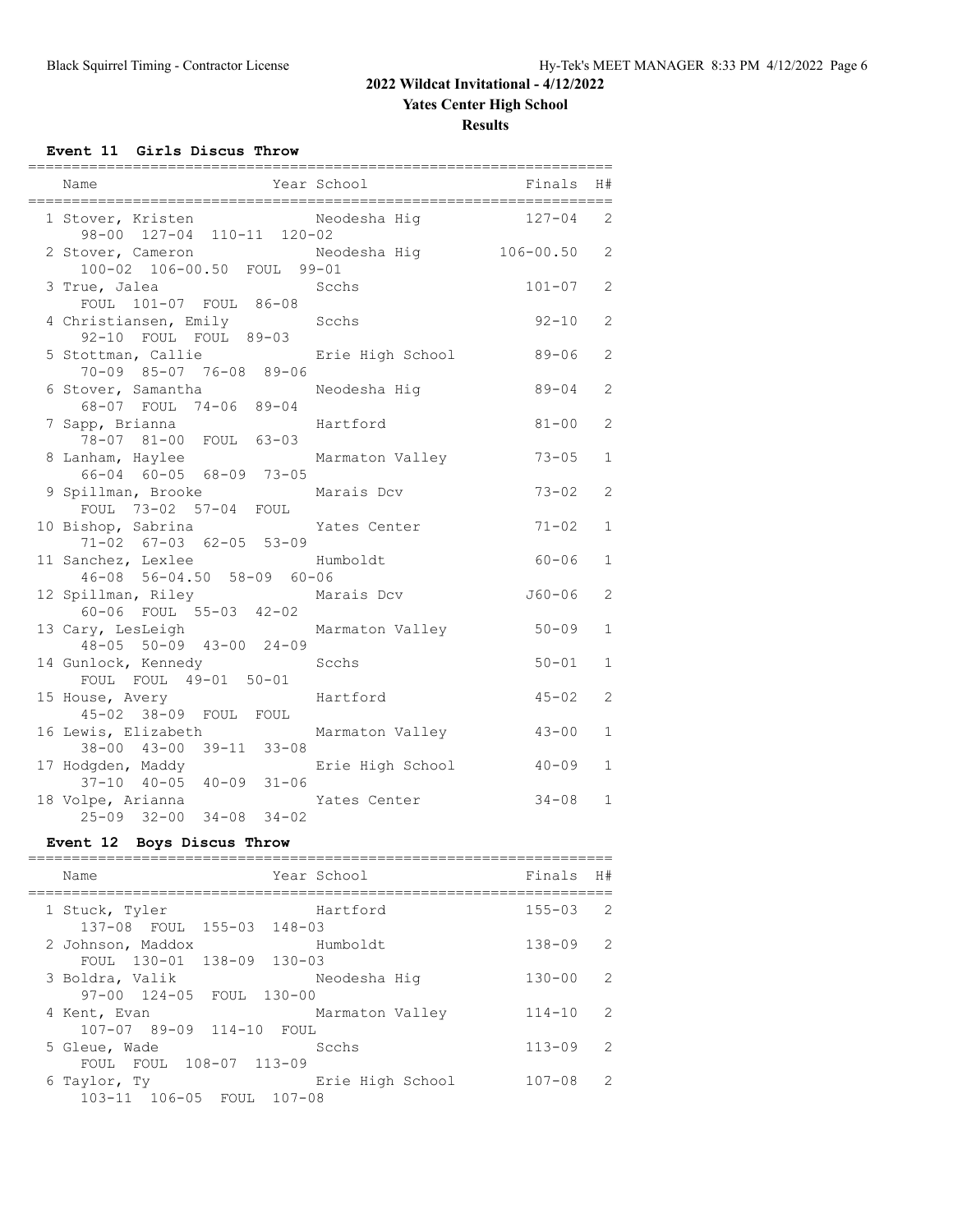**Yates Center High School**

**Results**

| Event 12 Boys Discus Throw                            |                  |            |                |  |  |
|-------------------------------------------------------|------------------|------------|----------------|--|--|
| 7 Springer, Mason Meodesha Hig 3105-05 2              |                  |            |                |  |  |
| 105-05 69-06 89-00 FOUL                               |                  |            |                |  |  |
| 8 Brite, Cody                                         | Scchs            | $104 - 09$ | 2              |  |  |
| FOUL 74-05 104-09 100-05<br>Scchs                     |                  | $101 - 11$ | $\overline{2}$ |  |  |
| 9 Nickel, Thomas<br>FOUL 101-11 FOUL 101-05           |                  |            |                |  |  |
| 10 Spencer, Adam Mates Center                         |                  | $92 - 00$  | $\overline{2}$ |  |  |
| 85-09 92-00 FOUL 87-03                                |                  |            |                |  |  |
| 11 O'Neal, Tanner             Oswego High School      |                  | 86-07      | $\mathbf{1}$   |  |  |
| 86-07 72-09 81-04 FOUL                                |                  |            |                |  |  |
| 12 Ensminger, Bryce Marmaton Valley                   |                  | 84-00      | $\mathbf{1}$   |  |  |
| 71-06 72-06 84-00 81-09                               |                  |            |                |  |  |
| 13 Eads, Caden                                        | Erie High School | 74-08      | 2              |  |  |
| 65-07 56-07 63-00 74-08                               |                  |            |                |  |  |
| 14 Roach, Triatian Hartford<br>FOUL 72-09 49-01 39-02 |                  | $72 - 09$  | $\mathbf{1}$   |  |  |
|                                                       |                  |            |                |  |  |
| 15 Murphy, Coleman Coswego High School                |                  | $71 - 00$  | $\mathbf{1}$   |  |  |
| 66-04 59-04 71-00 63-05                               |                  |            | $\overline{2}$ |  |  |
| 16 Gleue, Seth<br>Scchs                               |                  | $65 - 00$  |                |  |  |
| FOUL 59-05 65-00 63-00<br>17 Westbrook, Byron         | Humboldt         | 63-04      | $\mathbf{1}$   |  |  |
| 51-11 FOUL FOUL 63-04                                 |                  |            |                |  |  |
| 18 Wadino, Justise Cowego High School                 |                  | $55 - 01$  | $\mathbf{1}$   |  |  |
| 50-08 53-05 55-01 FOUL                                |                  |            |                |  |  |
| 19 Westhoff, Devin                                    | Erie High School | $54 - 02$  | $\mathbf{1}$   |  |  |
| 54-02 FOUL 35-06 53-05                                |                  |            |                |  |  |
| 20 Trienen, Hunter                                    | Marais Dcv       | $52 - 03$  | $\mathbf{1}$   |  |  |
| FOUL 42-11 51-11 52-03                                |                  |            |                |  |  |
| 21 Woodson, Colten                                    | Marais Dcv       | $48 - 07$  | $\mathbf{1}$   |  |  |
| $48-07$ $48-07$ $47-01$ $41-02$                       |                  |            |                |  |  |
| 22 Sprinkle, Riley Mates Center                       |                  | $42 - 00$  | $\mathbf{1}$   |  |  |
| FOUL FOUL 42-00 38-00                                 |                  |            |                |  |  |

#### **Event 13 Girls Javelin Throw**

| Name               |                                         | Year School      | Finals     |
|--------------------|-----------------------------------------|------------------|------------|
| 1 Weers, Josie     |                                         | Scchs            | $106 - 01$ |
|                    | FOUL 102-02 106-01 96-05                |                  |            |
| 2 Stover, Samantha |                                         | Neodesha Hiq     | $96 - 05$  |
|                    | $90-03$ $96-05$ $95-10$ $68-10$         |                  |            |
| 3 Stover, Cameron  |                                         | Neodesha Hiq     | $92 - 10$  |
|                    | $92 - 10$ $84 - 08$ $90 - 03$ $80 - 03$ |                  |            |
| 4 Ohl, Karley      |                                         | Scchs            | $89 - 02$  |
|                    | 83-03 68-06 70-09 89-02                 |                  |            |
| 5 Stover, Kristen  |                                         | Neodesha Hig     | $88 - 08$  |
|                    | 85-04 85-10 74-05 88-08                 |                  |            |
| 6 Hunter, Morgan   |                                         | Humboldt         | $87 - 07$  |
|                    | 72-10 FOUL 71-00 87-07                  |                  |            |
| 7 Mattheis, Rylee  |                                         | Scchs            | $81 - 11$  |
|                    | 76-07 79-02 80-07 81-11                 |                  |            |
| 8 True, Jalea      |                                         | Scchs            | $77 - 04$  |
|                    | 77-04 69-07 73-11 72-10                 |                  |            |
| 9 McGowen, Hailey  |                                         | Erie High School | J77-04     |
|                    | 70-10 73-08 77-04 63-05                 |                  |            |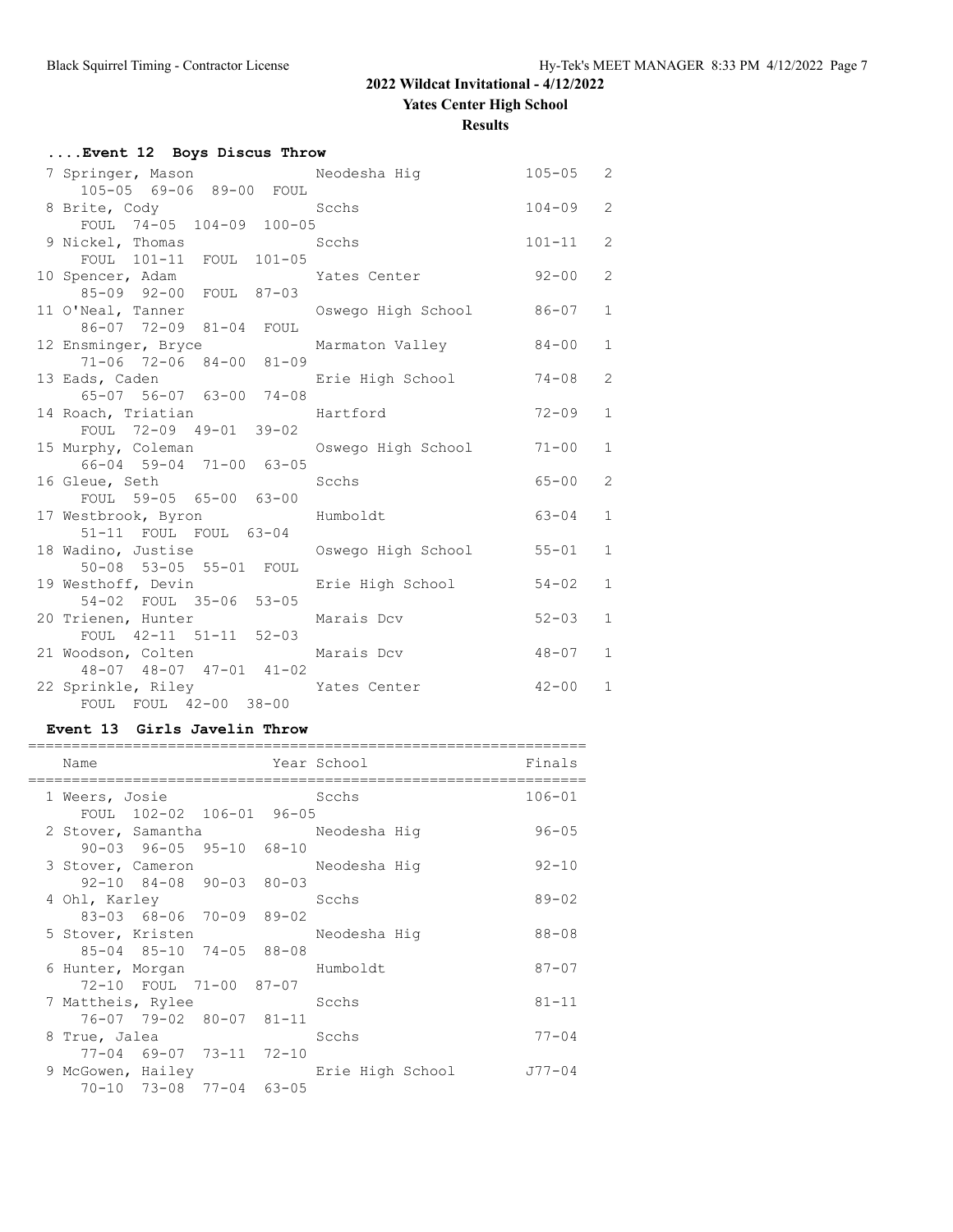#### **Results**

| Event 13 Girls Javelin Throw |  |                                         |      |                  |           |
|------------------------------|--|-----------------------------------------|------|------------------|-----------|
| 10 Stackhouse, Mariah        |  |                                         |      | Altoona-Midway   | $74 - 10$ |
|                              |  | $72 - 05$ 64-08 70-08 74-10             |      |                  |           |
| 11 Sapp, Brianna             |  |                                         |      | Hartford         | $71 - 03$ |
|                              |  | 69-10 71-03 71-02 FOUL                  |      |                  |           |
| 12 Stottman, Callie          |  |                                         |      | Erie High School | $68 - 09$ |
|                              |  | 51-03 FOUL 36-11 68-09                  |      |                  |           |
| 13 Goforth, Assya            |  |                                         |      | Humboldt         | $65 - 01$ |
|                              |  | $65 - 01$ $55 - 09$ $54 - 09$ $57 - 08$ |      |                  |           |
| 14 Hodgden, Maddy            |  |                                         |      | Erie High School | $61 - 01$ |
|                              |  | 49-01 61-01 53-06 52-10                 |      |                  |           |
| 15 Lanham, Haylee            |  |                                         |      | Marmaton Valley  | $52 - 01$ |
|                              |  | 38-01 FOUL 52-01 46-05                  |      |                  |           |
| 16 Gunlock, Kennedy          |  |                                         |      | Scchs            | $50 - 06$ |
|                              |  | 48-00 44-08 50-06 FOUL                  |      |                  |           |
| 17 House, Avery              |  |                                         |      | Hartford         | $40 - 09$ |
| 40-09 FOUL 33-00             |  |                                         | FOUL |                  |           |

#### **Event 14 Boys Javelin Throw**

| Name<br>==================================         | Year School        | Finals     | H#             |
|----------------------------------------------------|--------------------|------------|----------------|
| 1 Johnson, Maddox<br>FOUL 117-04 103-05<br>FOUL    | Humboldt           | $117 - 04$ | 2              |
| 2 Gleue, Wade<br>FOUL 109-07 FOUL 112-06           | Scchs              | $112 - 06$ | 2              |
| 3 Taylor, Ty<br>90-03 FOUL 109-02 111-06           | Erie High School   | $111 - 06$ | 2              |
| 4 Springer, Mason<br>75-07 80-04 76-04 108-07      | Neodesha Hig       | $108 - 07$ | $\mathbf{1}$   |
| 5 Heslop, Cody                                     | Scchs              | $107 - 01$ | 2              |
| 104-06 92-09 100-00 107-01<br>6 Nickel, Thomas     | Scchs              | $103 - 06$ | 2              |
| 87-03 86-08 102-04 103-06<br>7 Jaro, Gavin         | Humboldt           | $103 - 04$ | $\overline{2}$ |
| 102-08 95-02 89-02 103-04<br>8 Boldra, Valik       | Neodesha Hig       | $103 - 03$ | 2              |
| 97-09 103-03 98-09 102-04<br>9 Torrens, Trade      | Hartford           | $102 - 10$ | 2              |
| FOUL 102-10 96-03 FOUL<br>10 Miller, Mateo         | Humboldt           | $100 - 00$ | $\mathbf{1}$   |
| 100-00 98-05 92-08 88-01<br>11 Bosch, Brayden      | Neodesha Hig       | $96 - 06$  | $\mathbf{1}$   |
| 94-11 FOUL 96-06 81-05<br>12 Ensminger, Bryce      | Marmaton Valley    | $96 - 02$  | $\overline{2}$ |
| FOUL 94-02 96-02 93-06<br>13 Long, Alex            | Oswego High School | $92 - 00$  | $\overline{2}$ |
| FOUL 82-02 83-06 92-00<br>14 George, Levi          | Oswego High School | $91 - 06$  | $\mathbf{1}$   |
| $91 - 06$ $85 - 08$<br>FOUL FOUL<br>15 Eads, Caden | Erie High School   | $90 - 09$  | 2              |
| $76 - 06$ 83-09<br>87-08 90-09<br>16 Cox, Reeston  | Scchs              | $84 - 05$  | 2              |
| 84-05 79-09<br>FOUL 69-06<br>17 Murphy, Coleman    | Oswego High School | $83 - 03$  | $\mathbf 1$    |
| 81-09 FOUL 83-03<br>FOUL                           |                    |            |                |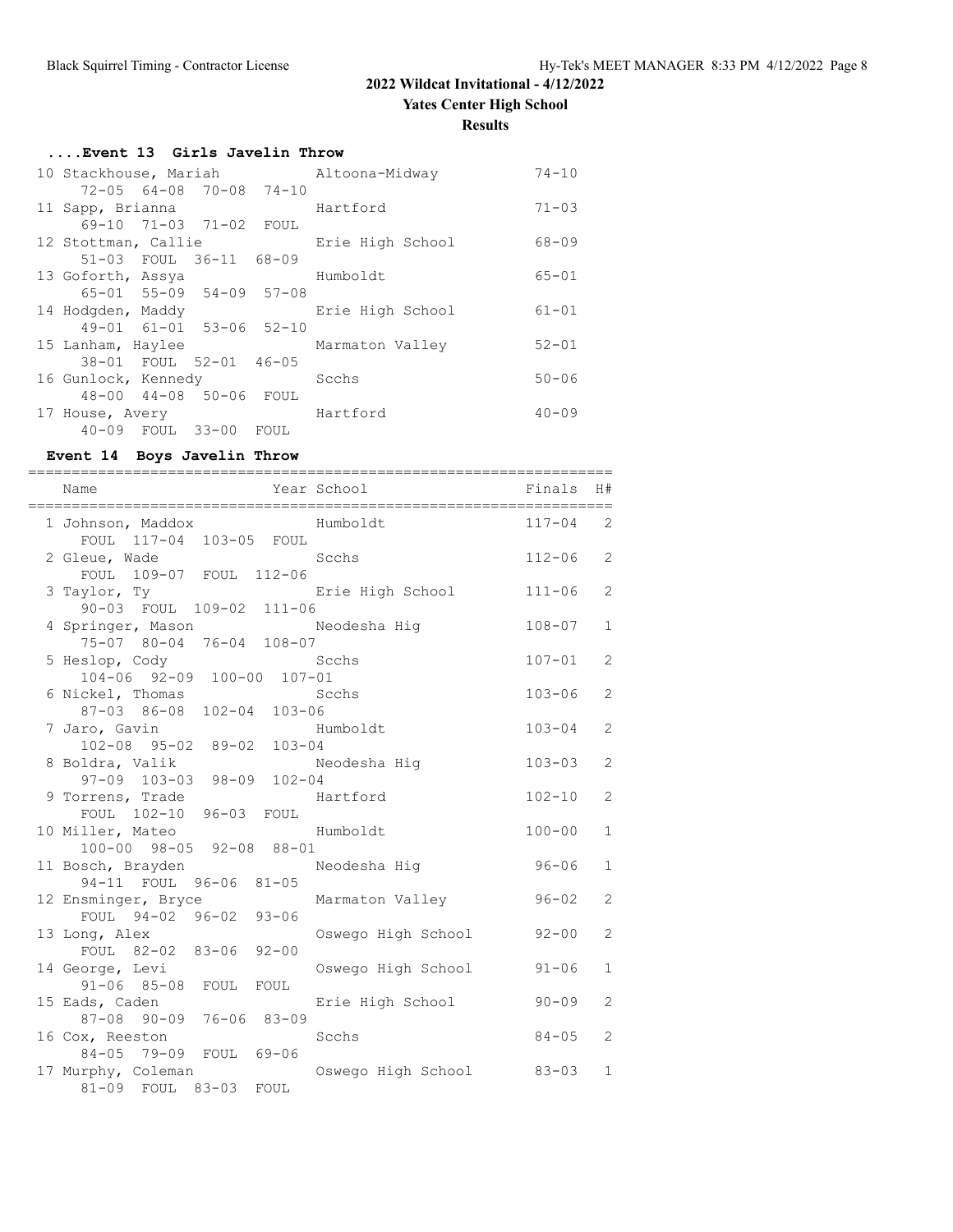**Yates Center High School**

**Results**

|  |  |  |  | Event 14 Boys Javelin Throw |  |
|--|--|--|--|-----------------------------|--|
|--|--|--|--|-----------------------------|--|

| 18 Moore, George                                              | Marmaton Valley  | $81 - 10$ | $\overline{1}$ |
|---------------------------------------------------------------|------------------|-----------|----------------|
| 73-03 81-10 78-00 78-02<br>19 Trienen, Hunter                 | Marais Dcv       | $81 - 09$ | 1              |
| FOUL 72-03 FOUL 81-09<br>20 Haines, Dylon                     | Marais Dcv       | $80 - 10$ | $\mathbf{1}$   |
| $69-04$ $42-05$ $80-10$ $72-02$<br>21 Woodson, Colten         | Marais Dcv       | 76-04     | 1              |
| 64-08 70-09 62-05 76-04<br>22 Roach, Triatian                 | Hartford         | $75 - 10$ | 2              |
| 66-11 75-03 75-10 60-10<br>23 Westbrook, Byron                | Humboldt         | 68-06     | -2.            |
| $67 - 01$ $64 - 09$ $54 - 07$ $68 - 06$<br>24 Westhoff, Devin | Erie High School | 68-05     | 1              |
| $60 - 05$ $57 - 05$ $58 - 05$ $68 - 05$<br>25 Gleue, Seth     | Scchs            | $68 - 03$ | $\mathcal{L}$  |
| FOUL 58-10 67-01 68-03                                        |                  |           |                |

#### **Event 15 Girls 3200 Meter Run**

|                                                                                                                                                                                                                                                                                                                                                      | Finals                                                                                                   |
|------------------------------------------------------------------------------------------------------------------------------------------------------------------------------------------------------------------------------------------------------------------------------------------------------------------------------------------------------|----------------------------------------------------------------------------------------------------------|
| Year School<br>Name                                                                                                                                                                                                                                                                                                                                  |                                                                                                          |
| Erie High School<br>1 Ross, Breanna<br>2 Williams, Kayleigh<br>Oswego High School<br>Erie High School<br>3 Altman, Ashton<br>Altoona-Midway<br>4 Pupanek, Emmalyn<br>5 Pond, Olivia<br>Neodesha Hiq<br>6 Barlow, Sophie<br>Humboldt.<br>7 Tomlinson, Emily<br>Neodesha Hiq<br>Erie High School<br>8 Neisis, Payton<br>Humboldt<br>9 Galloway, Peyten | 14:44.10<br>14:59.15<br>16:22.91<br>16:57.47<br>17:29.33<br>17:38.27<br>17:48.36<br>17:54.39<br>18:49.16 |

## **Event 16 Boys 3200 Meter Run**

| Name                            | Year School                              | Finals               |
|---------------------------------|------------------------------------------|----------------------|
| 1 George, Levi<br>2 Lewis, Kass | Oswego High School<br>Oswego High School | 13:11.02<br>13:33.98 |
| 3 Figura, David                 | Oswego High School                       | 14:08.04             |
| 4 Gomez, Keith                  | Humboldt                                 | 14:13.15             |
| 5 Kaufman, Zain                 | Neodesha Hig                             | 15:19.27             |
| 6 Duff, Reid                    | Erie High School                         | 15:58.86             |
| 7 Richenburg, Michael           | Erie High School                         | 16:03.87             |
| 8 Holbert, Taylor               | Erie High School                         | 16:43.60             |

### **Event 17 Girls 100 Meter Dash**

| Name                   | Year School      | Finals | H#                       |
|------------------------|------------------|--------|--------------------------|
| 1 Snovelle, Ross       | Scchs            | 14.86  | $\overline{\phantom{a}}$ |
| 2 Ray, Callie          | Neodesha Hiq     | 15.28  | 2                        |
| 3 Williams, Jorden     | Neodesha Hig     | 15.46  | $\overline{\mathbf{3}}$  |
| 4 Olds, Taytom         | Erie High School | 15.60  | $\mathbf{3}$             |
| 5 Foxworthy, Hannah    | Marais Dcv       | 15.89  | -2                       |
| 6 Boles, Sophie        | Neodesha Hiq     | 15.95  | $\overline{2}$           |
| 7 Giesken-Mears, Chloe | Hartford         | 15.98  | $\mathcal{L}$            |
|                        |                  |        |                          |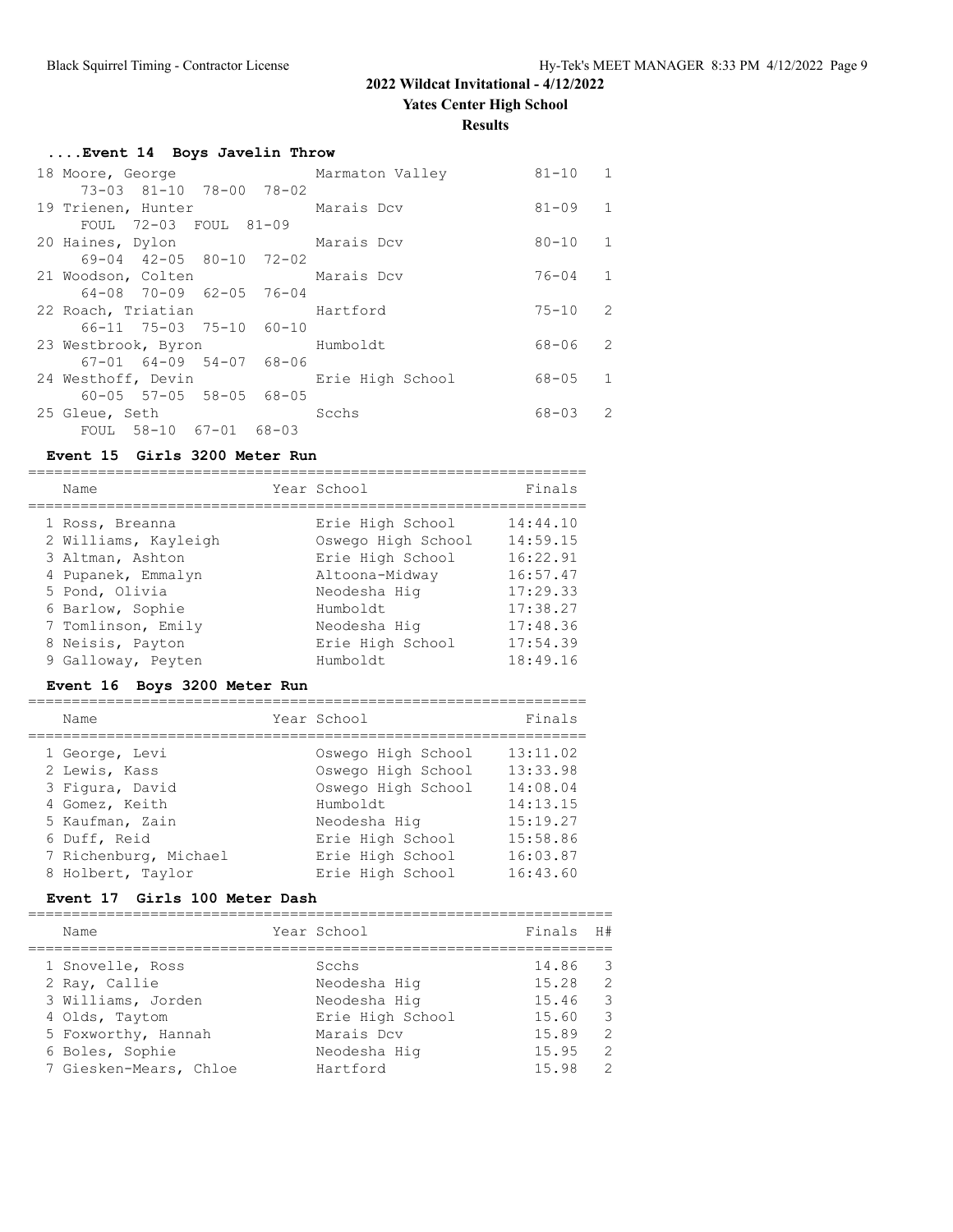### **....Event 17 Girls 100 Meter Dash**

| 8 Wilkinson, Lilah | Hartford           | 15.99 | 3  |
|--------------------|--------------------|-------|----|
| 9 McAvoy, Brooke   | Hartford           | 16.02 | -2 |
| 10 DeAnda, Alycia  | Scchs              | 16.13 | 2  |
| 11 Staton, Gracie  | Oswego High School | 16.36 | 3  |
| 12 Mattheis, Rylee | Scchs              | 16.44 | 3  |
| 13 Marsh, Emma     | Marais Dcv         | 16.50 | 1  |
| 14 Sanchez, Emily  | Humboldt           | 16.71 | 2  |
| 15 Ammann, Octivia | Erie High School   | 17.20 | 1  |
| 16 Ingle, Hailey   | Marais Dcv         | 17.84 | 1  |

# **Event 18 Boys 100 Meter Dash**

| Name<br>========================= | Year School<br>====================== | Finals | H#                          |
|-----------------------------------|---------------------------------------|--------|-----------------------------|
| 1 Granere, Jaedon                 | Marmaton Valley                       | 11.86  | 3                           |
| 2 Bartholomew, Ethan              | Erie High School                      | 12.08  | $\mathcal{S}$               |
| 3 Heady, Quinten                  | Erie High School                      | 12.33  | $\mathcal{S}_{\mathcal{S}}$ |
| 4 Landes, Jace                    | Oswego High School                    | 12.44  | $\mathcal{S}$               |
| 5 Kelley, Hunter                  | Oswego High School 12.47              |        | $\mathfrak{Z}$              |
| 6 Davis, Max                      | Marais Dcv                            | 12.53  | $\mathbf{2}$                |
| 7 Weber, Shane                    | Yates Center                          | 12.60  | 2                           |
| 12.592 (12.592)                   |                                       |        |                             |
| 8 Jaro, Gavin                     | Humboldt                              | 12.72  | 3                           |
| 9 Smith, Judah                    | Neodesha Hiq                          | 12.73  | 2                           |
| 10 Lind, Brayton                  | Scchs                                 | 12.84  | $\sqrt{2}$                  |
| 11 Parson, Talon                  | Neodesha Hiq                          | 12.85  | $\sqrt{2}$                  |
| 12 Welch, Seth                    | Erie High School                      | 12.86  | $\,1\,$                     |
| 13 Shannon, Brigg                 | Humboldt                              | 12.95  | $\mathsf 3$                 |
| 14 Brite, Cody                    | Scchs                                 | 13.14  | $\mathbf{2}$                |
| 15 Moore, George                  | Marmaton Valley                       | 13.26  | $\mathbf{2}$                |
| 16 Spencer, Adam                  | Yates Center                          | 13.48  | $1\,$                       |
| 17 Bosch, Brayden                 | Neodesha Hig                          | 13.58  | $\,1\,$                     |
| 18 Cox, Reeston                   | Scchs                                 | 14.33  | $\mathbf{1}$                |
| 19 Rose, Mason                    | Marais Dcv                            | 15.05  | $\,1\,$                     |
| 20 Pendroy, Gunnar                | Marais Dcv                            | 18.86  | $\mathbf{1}$                |

#### **Event 19 Girls 200 Meter Dash**

| Name                    | Year School        | Finals    | H#                       |
|-------------------------|--------------------|-----------|--------------------------|
| 1 Granere, Janae        | Marmaton Valley    | 28.26     | 3                        |
| 2 Hiben, Zoe            | Oswego High School | 28.60     | $\mathcal{E}$            |
| 3 Lamendola, Kadence    | Neodesha Hiq       | 29.34     | $\mathbf{3}$             |
| 4 Snovelle, Ross        | Scchs              | 29.42     | $\overline{\phantom{a}}$ |
| 5 Giesken-Mears, Lexi   | Hartford           | 30.60     | 2                        |
| 6 Ray, Callie           | Neodesha Hiq       | 31.05 3   |                          |
| 7 Olds, Taytom          | Erie High School   | 31.70     | 2                        |
| 8 Cormode, Madison      | Marais Dcv         | $31.73$ 3 |                          |
| 9 Richenburg, Megan     | Erie High School   | 32.74     | 2                        |
| 10 Giesken-Mears, Chloe | Hartford           | 32.85     | $\mathbf{1}$             |
| 11 Christiansen, Emily  | Scchs              | 33.09     | $\mathcal{E}$            |
| 12 Foxworthy, Hannah    | Marais Dcv         | 33.23     | 2                        |
| 13 Boles, Sophie        | Neodesha Hiq       | 33.25     | 2                        |
| 14 Staton, Gracie       | Oswego High School | 33.55     | 2                        |
| 15 Ingle, Hailey        | Marais Dcv         | 33.77     | 2                        |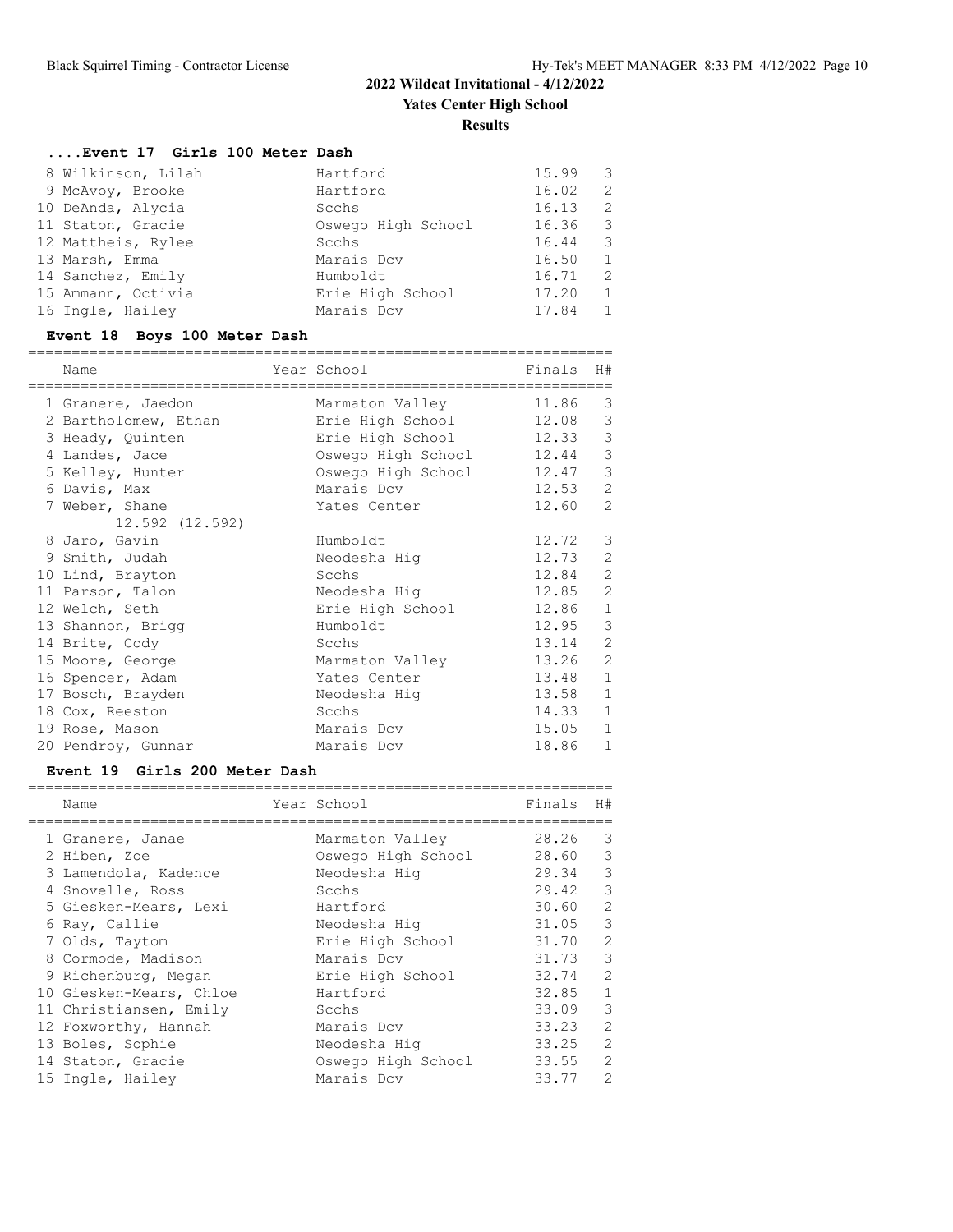**Results**

### **....Event 19 Girls 200 Meter Dash**

| 16 McAvoy, Brooke    | Hartford         | 34.58 | $\overline{1}$             |
|----------------------|------------------|-------|----------------------------|
| 17 Gunlock, Kaydence | Scchs            | 34.78 | $\overline{\phantom{0}}^2$ |
| 18 Babcock, Racie    | Erie High School | 36.82 | $\overline{\phantom{0}}$   |

#### **Event 20 Boys 200 Meter Dash**

| Name                 | Year School        | Finals | H#             |
|----------------------|--------------------|--------|----------------|
| 1 Granere, Jaedon    | Marmaton Valley    | 24.56  | 3              |
| 2 Bartholomew, Ethan | Erie High School   | 24.67  | 3              |
| 3 Welch, Cayce       | Erie High School   | 25.04  | 3              |
| 4 Weber, Shane       | Yates Center       | 25.56  | 3              |
| 5 Jaro, Gavin        | Humboldt           | 25.61  | 3              |
| 6 Kelley, Hunter     | Oswego High School | 26.07  | 3              |
| 7 Wolf, Blake        | Oswego High School | 26.24  | 3              |
| 8 Parson, Talon      | Neodesha Hiq       | 26.32  | $\overline{2}$ |
| 9 Springer, Mason    | Neodesha Hiq       | 26.59  | $\overline{2}$ |
| 10 Bosch, Brayden    | Neodesha Hiq       | 27.62  | $\overline{2}$ |
| 11 Noll, Trayden     | Scchs              | 27.74  | $\overline{2}$ |
| 12 Haines, Dylon     | Marais Dcv         | 28.14  | $\overline{2}$ |
| 13 Ratcliff, Drake   | Humboldt           | 30.31  | $\overline{2}$ |
| 14 Wilson, Aiden     | Erie High School   | 30.32  | $\mathbf{1}$   |
| 15 Bechtle, Dalton   | Marais Dcv         | 31.71  | $\mathbf{1}$   |
| 16 Gleue, Seth       | Scchs              | 34.31  | $\mathbf{1}$   |
| 17 Pendroy, Gunnar   | Marais Dcv         | 39.46  | $\mathbf{1}$   |

#### **Event 21 Girls 100 Meter Hurdles**

|  | Name                  | Year School        | Finals | H#           |
|--|-----------------------|--------------------|--------|--------------|
|  | 1 Williams, Kaitlyn   | Oswego High School | 19.34  | 2            |
|  | 2 LaRue, MaKinzie     | Erie High School   | 19.92  | 2            |
|  | 3 Hunter, Morgan      | Humboldt           | 21.60  | 2            |
|  | 4 Richenburg, Megan   | Erie High School   | 21.76  | 2            |
|  | 5 Cormode, Madison    | Marais Dcv         | 21.80  | 2            |
|  | 6 Goforth, Assya      | Humboldt.          | 22.92  | 2            |
|  | 7 Williams, Olyvia    | Neodesha Hiq       | 23.53  | 1            |
|  | 8 Sanchez, Emily      | Humboldt           | 23.88  | 2            |
|  | 9 Bethell, Haylea     | Marais Dcv         | 25.80  | $\mathbf{1}$ |
|  | 10 Burntsen, Isabelle | Marmaton Valley    | 26.91  |              |
|  |                       |                    |        |              |

### **Event 22 Boys 110 Meter Hurdles**

| Name               | Year School      | Finals |
|--------------------|------------------|--------|
| 1 Cleveland, Cody  | Hartford         | 20.63  |
| 2 Welch, Seth      | Erie High School | 20.87  |
| 3 Miller, Mateo    | Humboldt         | 20.90  |
| 4 Mata, Ruben      | Erie High School | 22.07  |
| 5 Heisler, Quenton | Humboldt         | 22.61  |
| 6 Holbert, Taylor  | Erie High School | 29.65  |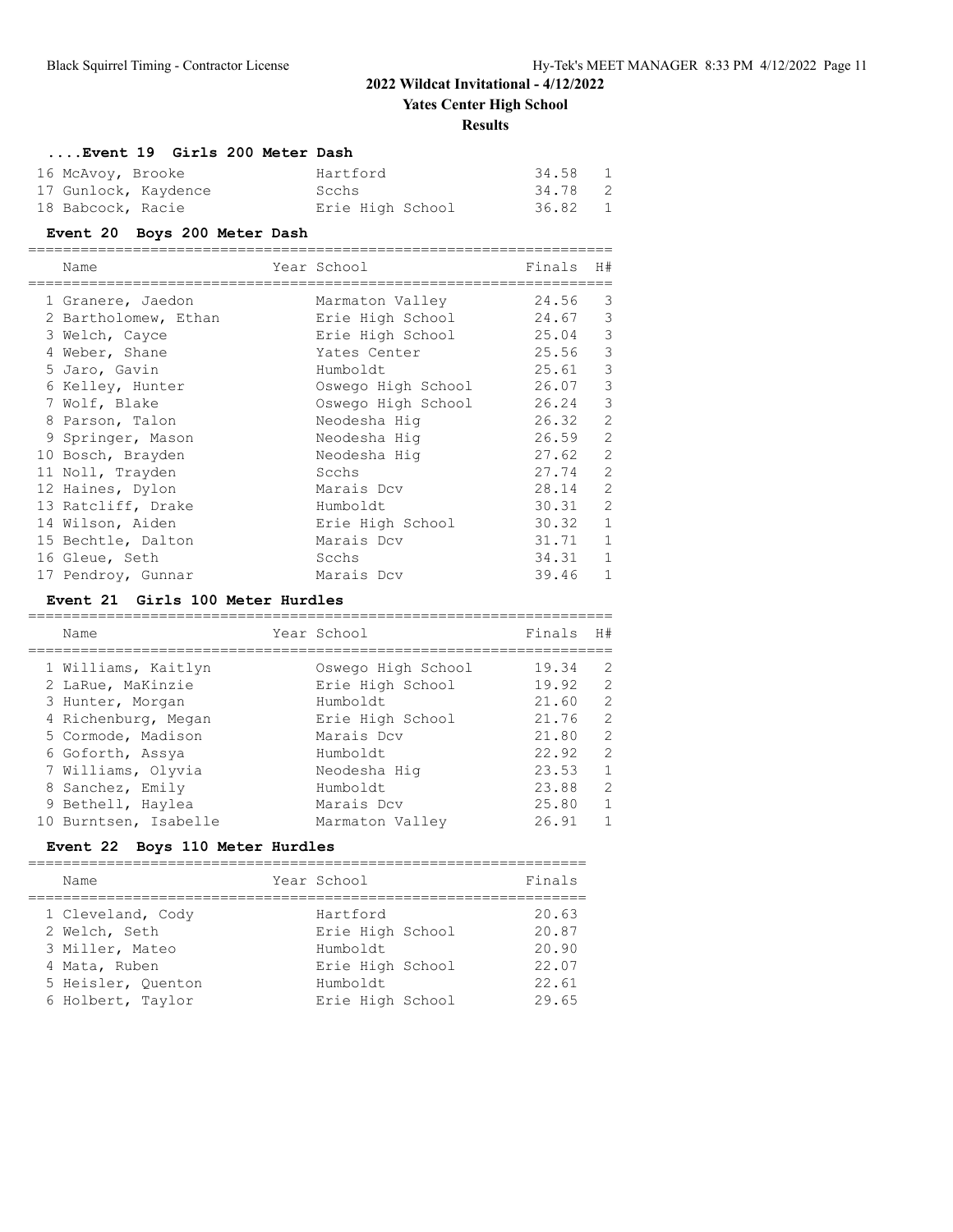#### **Yates Center High School**

#### **Results**

**Event 23 Girls 4x800 Meter Relay**

| School                     | Finals            |
|----------------------------|-------------------|
| 1 Neodesha High School 'A' | 12:11.58          |
| 1) Pond, Olivia            | 2) Imhoff, Rose   |
| 3) Crawford, Lillian       | 4) DeGraw, Emily  |
| 2 Humboldt. 'A'            | 12:50.07          |
| 3 Marmaton Valley 'A'      | 13:21.74          |
| 1) Mack, Sophie            | 2) Drake, Kaitlyn |
| 3) Robertson, Madison      | 4) Thery, Paulene |
| 4 Erie High School 'A'     | 13:39.98          |
| 1) Hodgden, Maddy          | 2) Neisis, Payton |
| 3) Altman, Ashton          | 4) Ross, Breanna  |

#### **Event 24 Boys 4x800 Meter Relay**

| School                                                                    | Finals                      |
|---------------------------------------------------------------------------|-----------------------------|
| 1 Humboldt. 'A'<br>2 Oswego High School<br>$\mathsf{I} \wedge \mathsf{I}$ | 11:00.67<br>11:16.89        |
| 1) Figura, David                                                          | 2) Long, Alex               |
| 3) O'Neal, Tanner<br>3 Neodesha High School 'A'                           | 4) George, Levi<br>11:33.55 |
| 1) Kaufman, Zain                                                          | 2) Awalt, Arain             |
| 3) Dixon, Caden                                                           | 4) Bilyeu, Hunter           |
| 4 Erie High School 'A'                                                    | 11:50.04                    |
| 1) Duff, Reid                                                             | 2) Richenburg, Michael      |
| 3) Rameriz, Grant                                                         | Mata, Ruben                 |

#### **Event 25 Girls 400 Meter Dash**

=================================================================== Name  $Year School$  Finals H# =================================================================== 1 Hiben, Zoe Oswego High School 1:08.29 2 2 Burnett, Ella Erie High School 1:11.65 2 3 Giesken-Mears, Lexi Hartford 1:12.55 2 4 Imhoff, Rose Neodesha Hig 1:15.62 2 5 Williams, Jorden Neodesha Hig 1:19.01 1 6 Mack, Sophie Marmaton Valley 1:20.95 2 7 Babcock, Racie Erie High School 1:21.08 1 8 Ohl, Karley Scchs 1:21.11 1 9 DeAnda, Alycia Scchs 1:22.01 1 10 Robertson, Madison Marmaton Valley 1:22.13 1 11 Wilkinson, Lilah Hartford 1:23.54 1 12 Lassman, Ella Humboldt 1:23.62 2 13 Wools, Karley Humboldt 1:24.48 2 14 Blevens, KeKe Neodesha Hig 1:29.12 1

#### **Event 26 Boys 400 Meter Dash**

| Name                             |  | Year School                      | Finals H#      |                                                    |  |  |  |  |
|----------------------------------|--|----------------------------------|----------------|----------------------------------------------------|--|--|--|--|
| 1 Voorhees, Aiden<br>2 May, Nic  |  | Scchs<br>Neodesha Hig            | 55.43<br>56.04 | - 3<br>- 3                                         |  |  |  |  |
| 3 Smith, Caleb<br>4 Welch, Cayce |  | Neodesha Hig<br>Erie High School | 56.64<br>58.33 | $\overline{\mathbf{3}}$<br>$\overline{\mathbf{3}}$ |  |  |  |  |
|                                  |  |                                  |                |                                                    |  |  |  |  |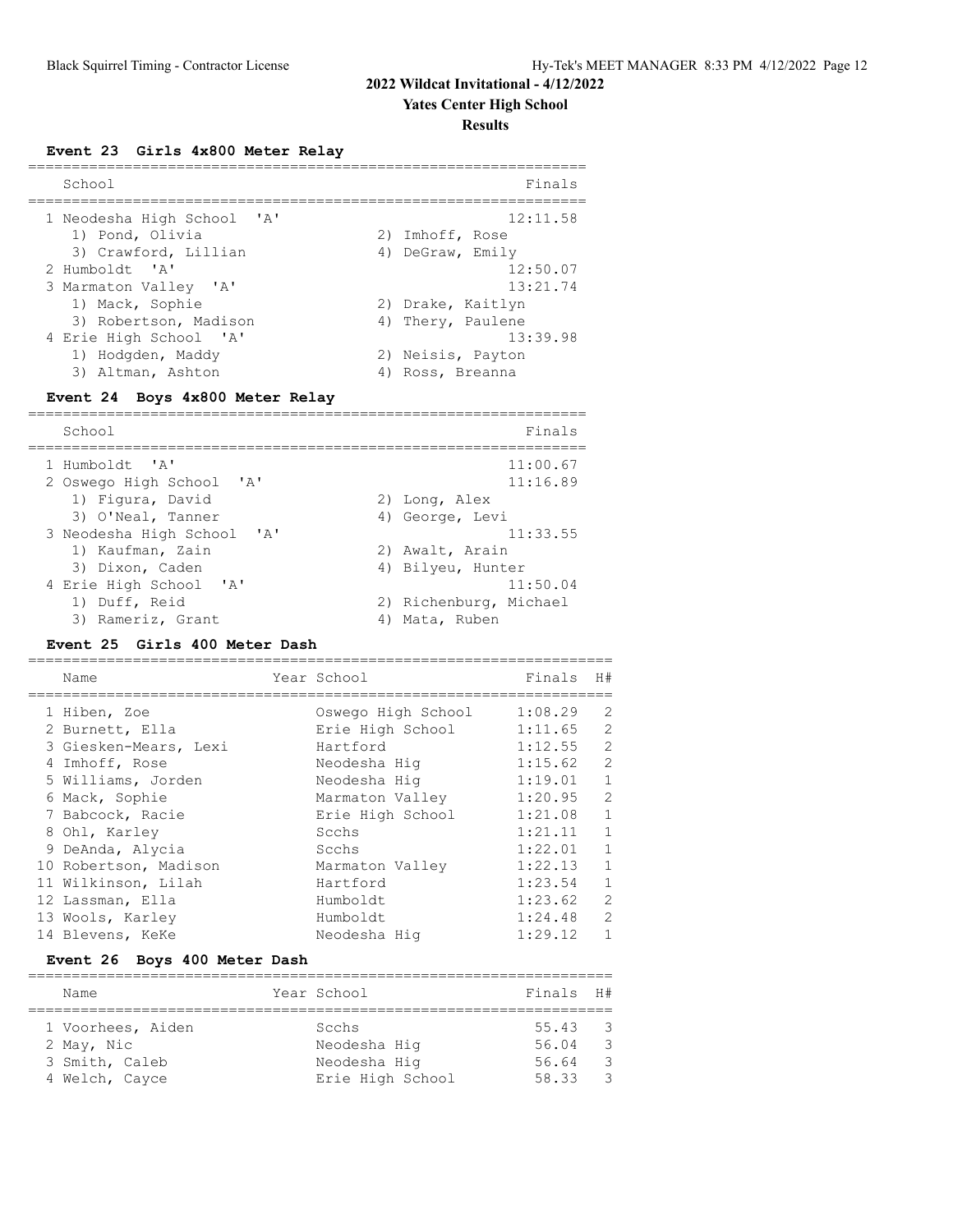### **....Event 26 Boys 400 Meter Dash**

| 5 Granere, Jaedon   | Marmaton Valley    | 59.43   | $\overline{\mathbf{3}}$  |
|---------------------|--------------------|---------|--------------------------|
| 6 Welch, Seth       | Erie High School   | 1:00.35 | $\overline{\phantom{a}}$ |
| 1:00.347(1:00.347)  |                    |         |                          |
| 7 Long, Alex        | Oswego High School | 1:02.04 | 2                        |
| 8 Wolf, Blake       | Oswego High School | 1:03.31 | 2                        |
| 9 Weber, Shane      | Yates Center       | 1:03.33 | 3                        |
| 10 Shannon, Brigg   | Humboldt           | 1:04.60 | 3                        |
| 11 Brinkley, Justin | Marais Dcv         | 1:07.00 | 2                        |
| 12 Westbrook, Byron | Humboldt           | 1:08.42 | 2                        |
| 13 Ratcliff, Drake  | Humboldt           | 1:09.76 | 2                        |
| 14 Awalt, Arain     | Neodesha Hig       | 1:09.98 | 2                        |
| 15 Wilson, Aiden    | Erie High School   | 1:12.44 | $\mathbf{1}$             |
| 16 Bechtle, Dalton  | Marais Dcv         | 1:15.84 | $\mathbf{1}$             |

#### **Event 27 Girls 300 Meter Hurdles**

| Name                | Year School        | Finals  | H#            |
|---------------------|--------------------|---------|---------------|
|                     |                    |         |               |
| 1 Williams, Kaitlyn | Oswego High School | 55.71   | $\mathcal{L}$ |
| 2 DeGraw, Emily     | Neodesha Hig       | 55.79   | $\mathcal{L}$ |
| 3 Weers, Josie      | Scchs              | 57.76   | 2             |
| 4 Stover, Samantha  | Neodesha Hiq       | 58.93   | $\mathcal{L}$ |
| 5 LaRue, MaKinzie   | Erie High School   | 59.78   | $\mathcal{L}$ |
| 6 Goforth, Assya    | Humboldt           | 1:01.19 | $\mathbf{1}$  |
| 7 Richenburg, Megan | Erie High School   | 1:01.49 | $\mathcal{L}$ |
| 8 Hunter, Morgan    | Humboldt           | 1:02.97 | $\mathbf{1}$  |
| 9 McGowen, Hailey   | Erie High School   | 1:03.35 | $\mathcal{P}$ |

### **Event 28 Boys 300 Meter Hurdles**

| Name                                                       | Year School                      | Finals                  |
|------------------------------------------------------------|----------------------------------|-------------------------|
| 1 Miller, Mateo<br>2 Cleveland, Cody<br>3 Heisler, Ouenton | Humboldt<br>Hartford<br>Humboldt | 50.18<br>51.25<br>51.41 |
| 4 Welch, Seth                                              | Erie High School                 | 54.84                   |
| 5 Rameriz, Grant                                           | Erie High School                 | 58.13                   |
| 6 Mata, Ruben                                              | Erie High School                 | 1:00.39                 |

#### **Event 29 Girls 800 Meter Run**

| Name                                 | Year School                  | Finals             |
|--------------------------------------|------------------------------|--------------------|
| 1 Ross, Breanna                      | Erie High School<br>Humboldt | 2:58.43<br>3:02.65 |
| 2 Haviland, Carsyn<br>3 Imhoff, Rose | Neodesha Hig                 | 3:10.14            |
| 4 Thery, Paulene                     | Marmaton Valley              | 3:20.16            |
| 5 Burnett, Ella                      | Erie High School             | 3:29.07            |
| 6 Williams, Olyvia                   | Neodesha Hiq                 | 3:34.25            |
| 7 Neisis, Payton                     | Erie High School             | 3:39.31            |
| 8 Sanchez, Lexlee                    | Humboldt                     | 3:52.95            |
| 9 Neeley, Lizzy                      | Humboldt                     | 3:59.47            |
| 10 Bilyeu, Chevenne                  | Neodesha Hiq                 | 4:27.72            |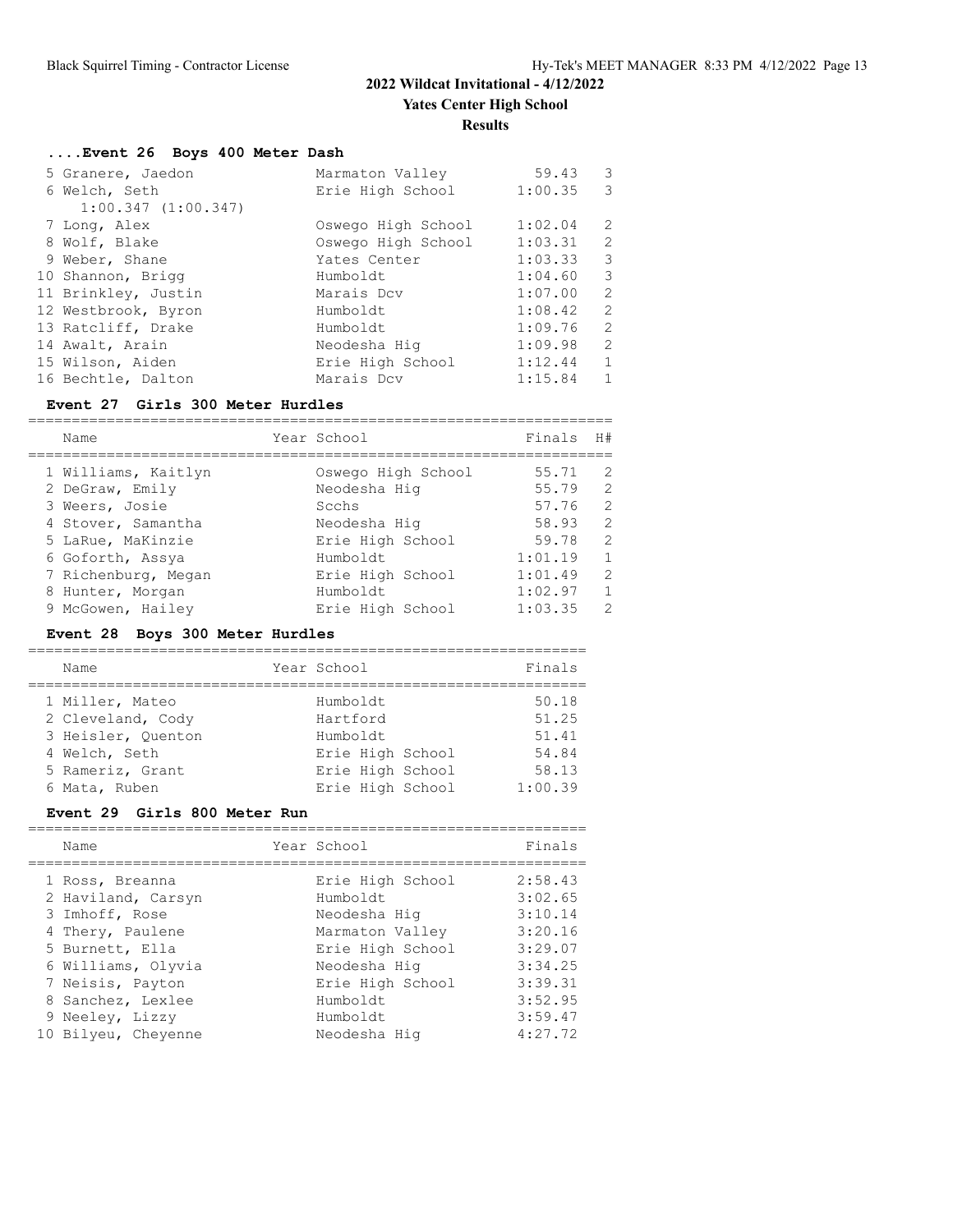### **Event 30 Boys 800 Meter Run**

| Name                  | Year School        | Finals  |
|-----------------------|--------------------|---------|
| 1 Walker, Trayton     | Oswego High School | 2:18.33 |
|                       |                    |         |
| 2 Dailey, Grayson     | Hartford           | 2:19.82 |
| 3 Allee, Zach         | Marmaton Valley    | 2:32.63 |
| 4 Bilyeu, Hunter      | Neodesha Hiq       | 2:33.08 |
| 5 Lind, Brayton       | Scchs              | 2:38.09 |
| 6 Brinkley, Justin    | Marais Dcv         | 2:46.06 |
| 7 Heslop, Cody        | Scchs              | 2:50.56 |
| 8 Richenburg, Michael | Erie High School   | 2:52.19 |
| 9 Duff, Reid          | Erie High School   | 3:00.09 |
| 10 Rose, Mason        | Marais Dcv         | 3:07.27 |
| 11 Holbert, Taylor    | Erie High School   | 3:14.34 |
| 12 Dixon, Caden       | Neodesha Hiq       | 3:20.27 |
| 13 Awalt, Arain       | Neodesha Hig       | 3:55.85 |

#### **Event 31 Girls 1600 Meter Run**

|  | Name                 | Year School        | Finals  |
|--|----------------------|--------------------|---------|
|  | 1 Ross, Breanna      | Erie High School   | 6:37.44 |
|  | 2 Williams, Kayleigh | Oswego High School | 6:53.04 |
|  | 3 Pupanek, Emmalyn   | Altoona-Midway     | 7:14.51 |
|  | 4 Thery, Paulene     | Marmaton Valley    | 7:18.77 |
|  | 5 Crawford, Lillian  | Neodesha Hiq       | 7:40.22 |
|  | 6 Barlow, Sophie     | Humboldt           | 7:51.83 |
|  | 7 Blumer, Kaytee     | Oswego High School | 8:09.81 |
|  | 8 Altman, Ashton     | Erie High School   | 8:30.93 |
|  | 9 Neisis, Payton     | Erie High School   | 8:37.85 |
|  | 10 Galloway, Peyten  | Humboldt           | 8:42.37 |
|  |                      |                    |         |

#### **Event 32 Boys 1600 Meter Run**

| Name                  | Year School        | Finals  |
|-----------------------|--------------------|---------|
|                       |                    |         |
| 1 Walker, Trayton     | Oswego High School | 5:18.10 |
| 2 Dailey, Grayson     | Hartford           | 5:27.82 |
| 3 George, Levi        | Oswego High School | 5:33.70 |
| 4 Cleveland, Cody     | Hartford           | 5:42.13 |
| 5 Rose, Mason         | Marais Dcv         | 6:06.05 |
| 6 Lewis, Kass         | Oswego High School | 6:07.32 |
| 7 Gomez, Keith        | Humboldt           | 6:08.45 |
| 8 Duff, Reid          | Erie High School   | 6:47.15 |
| 9 Richenburg, Michael | Erie High School   | 6:52.73 |
| 10 Rameriz, Grant     | Erie High School   | 7:05.25 |
| 11 Dixon, Caden       | Neodesha Hig       | 7:23.44 |
| 12 Sprinkle, Riley    | Yates Center       | 7:54.69 |

### **Event 33 Girls 4x100 Meter Relay**

| School          |                    | Finals |
|-----------------|--------------------|--------|
|                 |                    |        |
| 1 Scchs 'A'     |                    | 57.72  |
| 1) Weers, Josie | 2) Mattheis, Rylee |        |
| 3) Ohl, Karley  | 4) Snovelle, Ross  |        |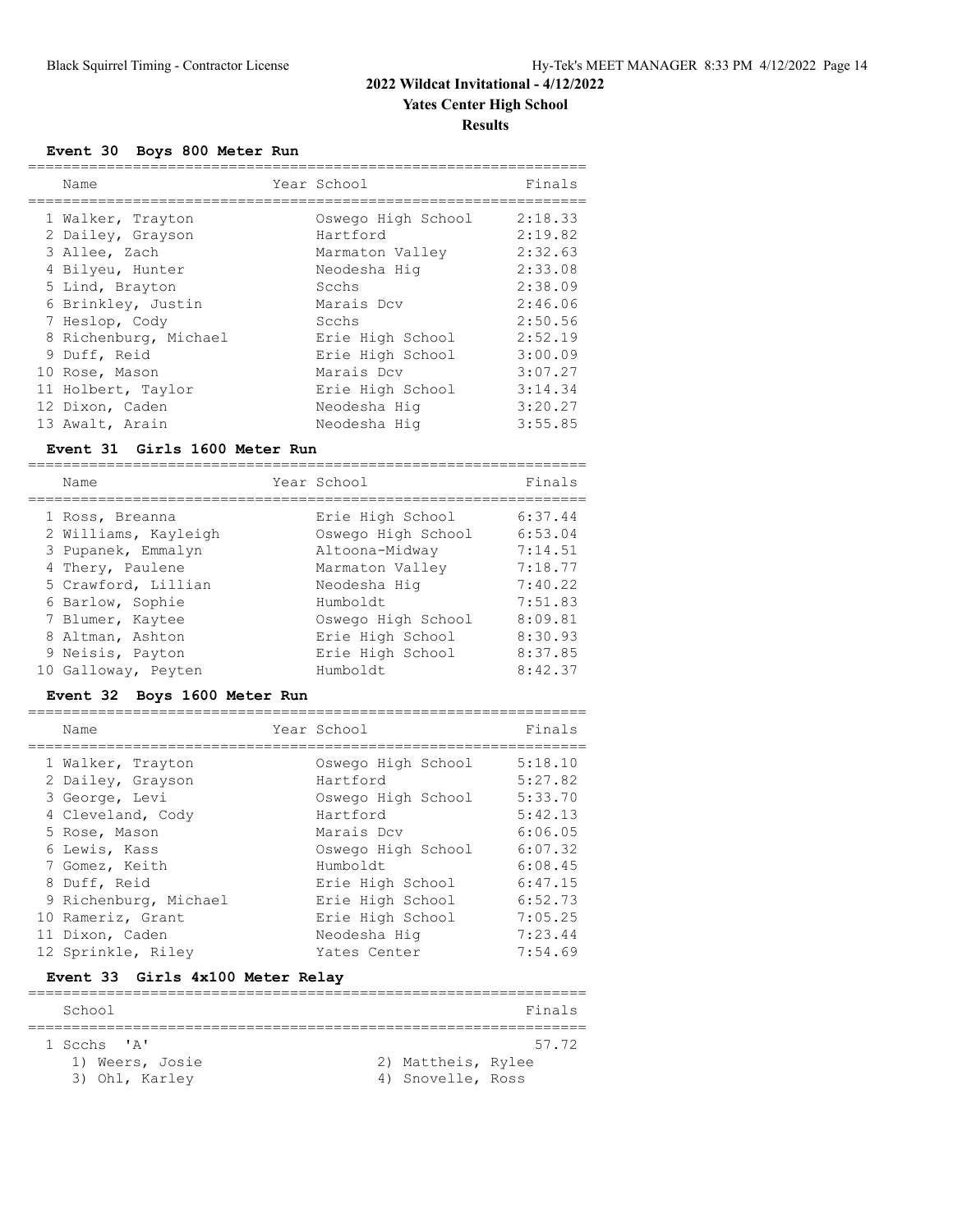**Yates Center High School**

#### **Results**

#### **....Event 33 Girls 4x100 Meter Relay**

| 2 Neodesha High School 'A'                 | 57.95                   |
|--------------------------------------------|-------------------------|
| 1) Ray, Callie                             | 2) Williams, Jorden     |
| 3) Stover, Cameron                         | 4) Lamendola, Kadence   |
| 3 Erie High School 'A'                     | 58.66                   |
| 1) Ammann, Octivia                         | 2) LaRue, MaKinzie      |
| 3) Olds, Taytom                            | 4) McGowen, Hailey      |
| 4 Hartford 'A'                             | 59.31                   |
| 1) Wilkinson, Lilah                        | 2) Giesken-Mears, Chloe |
| 3) Giesken-Mears, Lexi                     | 4) McAvoy, Brooke       |
| 5 Humboldt 'A'                             | 1:00.83                 |
| 6 Marais Des Cygnes Valley<br>$\mathsf{A}$ | 1:05.56                 |
| 1) Bethell, Haylea                         | 2) Foxworthy, Hannah    |
| 3) Ingle, Hailey<br>4)                     | Marsh, Emma             |

#### **Event 34 Boys 4x100 Meter Relay**

================================================================ School Finals ================================================================ 1 Erie High School 'A' 47.34 1) Heady, Quinten 2) Bartholomew, Ethan 3) Welch, Cayce 4) Ruark, Garrett 2 Neodesha High School 'A' 49.01 1) Smith, Judah 2) May, Nic 3) Parson, Talon 4) Smith, Caleb 3 Oswego High School 'A' 49.32 1) Landes, Jace 2) Figura, David 3) Walker, Trayton (4) Kelley, Hunter 4 Scchs 'A' 51.73 1) Noll, Trayden 2) Lind, Brayton<br>3) Brite, Cody (2) Gleue, Wade 3) Brite, Cody (4) Gleue, Wade 5 Marais Des Cygnes Valley 'A' 52.02 Marais Des Cygnes valley<br>1) Brinkley, Justin 2) Lingenfelter, Wyatt<br>1) Unines Bylen 3) Davis, Max 4) Haines, Dylon

#### **Event 35 Girls 4x400 Meter Relay**

| School                                                            | Finals                                           |
|-------------------------------------------------------------------|--------------------------------------------------|
| 1 Neodesha High School 'A'<br>1) DeGraw, Emily<br>3) Pond, Olivia | 5:04.24<br>2) Stover, Cameron<br>4) Imhoff, Rose |
| 2 Humboldt. 'A'                                                   | 5:06.94                                          |
| 3 Erie High School 'A'                                            | 5:18.12                                          |
| 1) Babcock, Racie                                                 | 2) Olds, Taytom                                  |
| 3) Burnett, Ella                                                  | 4) Richenburg, Megan                             |

#### **Event 36 Boys 4x400 Meter Relay**

| School                 |           |                       | Finals  |
|------------------------|-----------|-----------------------|---------|
| 1 Erie High School 'A' |           |                       | 3:53.59 |
| 1) Heady, Quinten      |           | 2) Bartholomew, Ethan |         |
| 3) Welch, Cayce        |           | 4) Ruark, Garrett     |         |
| 2 Neodesha High School | <b>TA</b> |                       | 3:55.37 |
| 1) Smith, Caleb        |           | 2) Bilyeu, Hunter     |         |